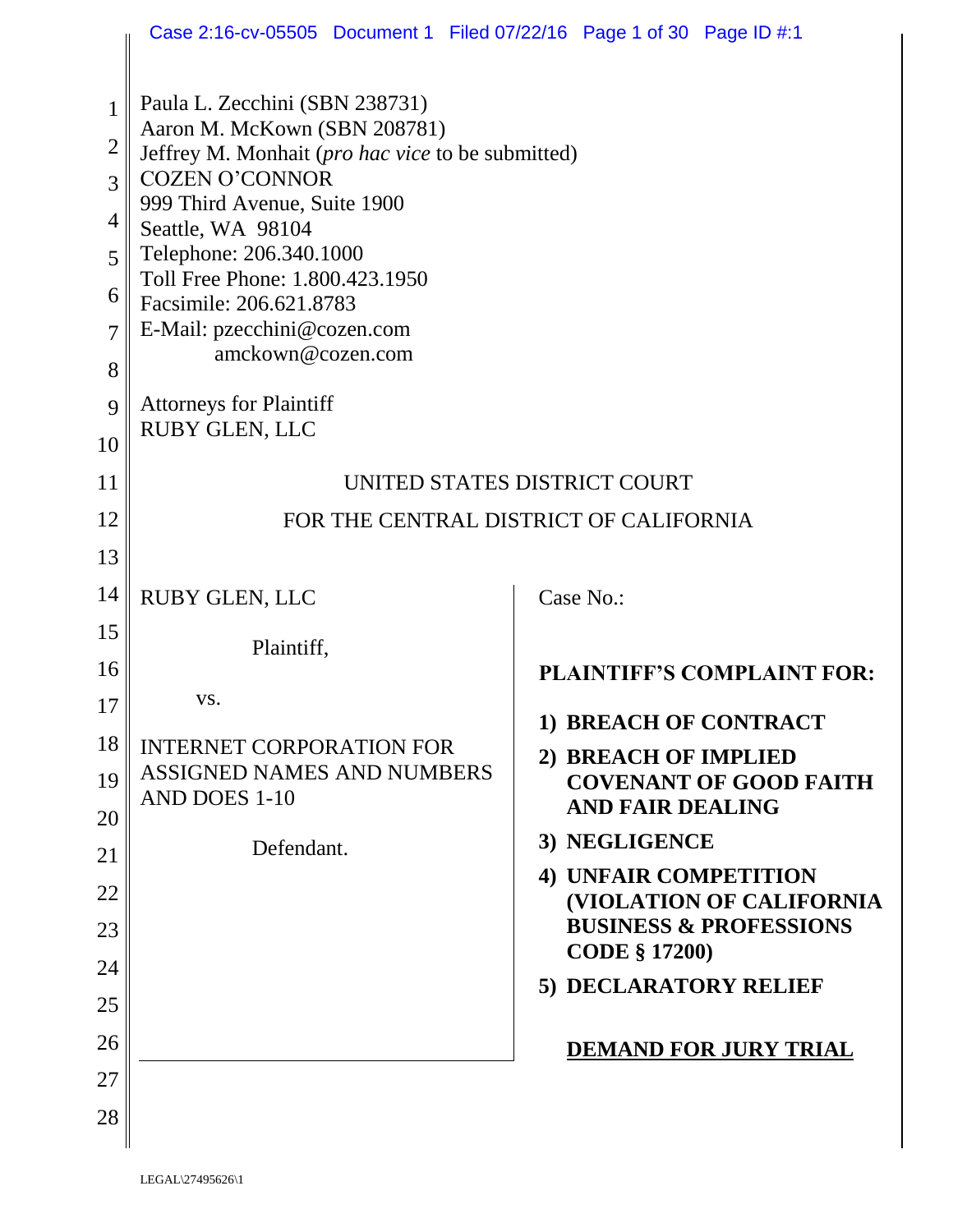### Plaintiff RUBY GLEN, LLC (hereinafter, "Plaintiff") alleges as follows:

#### **INTRODUCTION**

1. Plaintiff was formed for the purpose of applying to the Internet Corporation for Assigned Names and Numbers ("ICANN") for the right to operate the .WEB generic top-level domain ("gTLD"). In reliance on ICANN's agreement to administer the bid process in accordance with the rules and guidelines contained in its gTLD Applicant Guidebook ("Applicant Guidebook"), Plaintiff paid ICANN a mandatory \$185,000 application fee for the opportunity to secure the rights to the .WEB gTLD.

2. Throughout every stage of the four years it has taken to bring the .WEB gTLD to market, Plaintiff worked diligently to follow the rules and procedures promulgated by ICANN. In the past month, ICANN has done just the opposite. Instead of functioning as a disinterested regulator of a fair and transparent gTLD bid process, ICANN used its authority and oversight to unfairly benefit an applicant who is in admitted violation of a number of provisions of the Applicant Guidebook. Even more problematic, ICANN's conduct, tainted by an inherent conflict of interest, ensured that it would be the sole beneficiary of the multi-million dollar proceeds from the .WEB auction—a result that ICANN's own guidelines identify as a "last resort" outcome.

19 20 21 22 23 3. As set forth more fully herein, ICANN has deprived Plaintiff and other applicants for the .WEB gTLD of the right to compete for the .WEB gTLD in accordance with established ICANN policy and guidelines. Court intervention is necessary to ensure ICANN's compliance with its own accountability and transparency mechanisms in the ongoing .WEB bid process.

1

25

///

///

///

///

24

1

2

3

4

5

6

7

8

9

10

11

12

13

14

15

16

17

18

- 26
- 27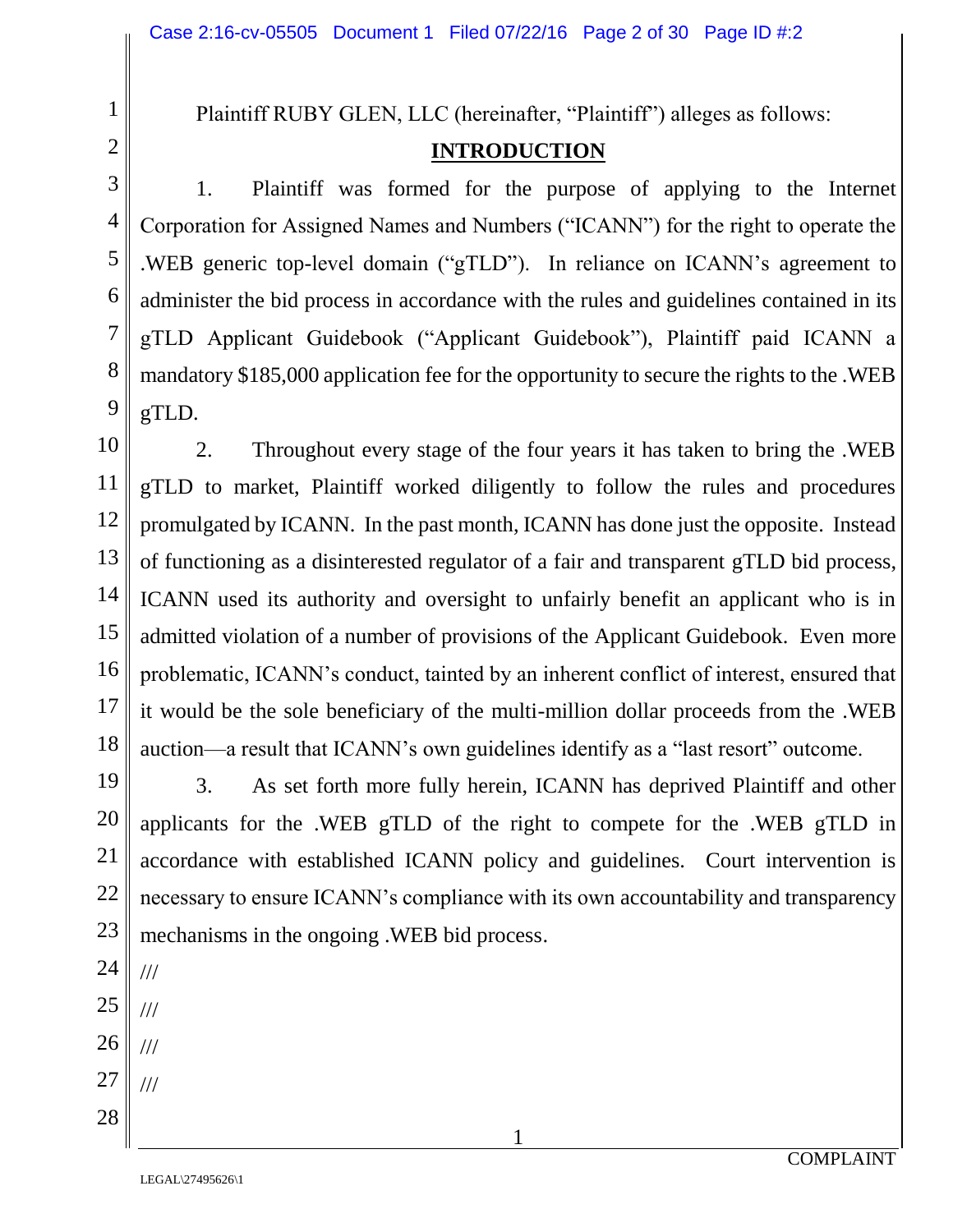#### **PARTIES**

4. Plaintiff RUBY GLEN, LLC is a limited liability company, duly organized and existing under the laws of the State of Delaware and operated by an affiliate located in Bellevue, Washington.

5. Defendant INTERNET CORPORATION FOR ASSIGNED NAMES AND NUMBERS ("ICANN") is a nonprofit corporation, organized and existing under the laws of the State of California, with its principal place of business in Los Angeles, California.

9 12 13 14 15 6. Defendants Does 1-10 are persons who instigated, encouraged, facilitated, acted in concert or conspiracy with, aided and abetted, and/or are otherwise responsible in some manner or degree for the breaches and wrongful conduct averred herein. Plaintiff is presently ignorant of the true names and capacities, whether individual, corporate, associate, or otherwise, of DOES 1 through 10, and will amend this Complaint to allege their true names and capacities when the same have been ascertained.

#### **JURISDICTION AND VENUE**

7. This Court has subject matter jurisdiction over this action under 28 U.S.C. § 1332(a).

8. Venue is proper in this Court pursuant to 28 U.S.C. § 1391(b) and (c), in that Defendant ICANN resides and transacts business in this judicial district. Moreover, a substantial part of the events, omissions, and acts that are the subject matter of this action occurred within the Central District of California.

# 23

24

1

2

3

4

5

6

7

8

10

11

16

17

18

19

20

21

22

# **FACTS COMMON TO ALL CAUSES OF ACTION A. ICANN'S FORMATION AND PURPOSE**

9. ICANN is a non-profit corporation originally established to assist in the transition of the Internet domain name system from one of a single domain name operator to one with multiple companies competing to provide domain name

2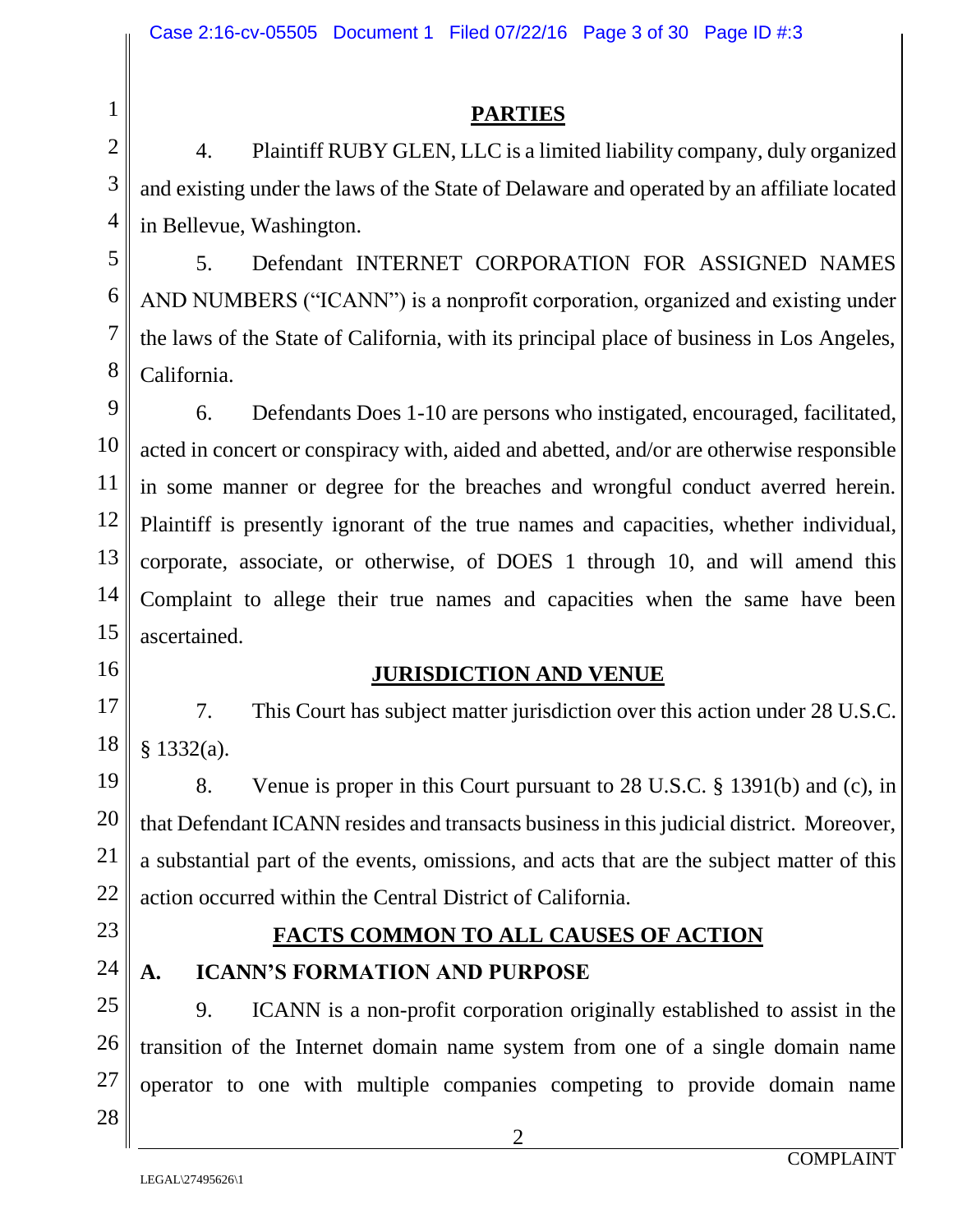registration services to Internet users "in a manner that w[ould] permit market mechanisms to support competition and consumer choice in the technical management of the [domain name system]."

1

2

10. ICANN's ongoing role is to provide technical coordination of the Internet's domain name system by introducing and promoting competition in the registration of domain names, while ensuring the security and stability of the domain name system. In that role, and as relevant here, ICANN was delegated the task of administering generic top level domains ("gTLDs") such as .COM, .ORG, or, in this case, .WEB.

11. Article 4 of ICANN's Articles of Incorporation requires ICANN to "operate for the benefit of the Internet community as a whole, carrying out its activities in conformity with relevant principles of international law and applicable international conventions and local law and, to the extent appropriate and consistent with these Articles and its Bylaws, through open and transparent processes that enable competition and open entry in Internet-related markets." A true and correct copy of ICANN's Articles of Incorporation is attached hereto as Exhibit A and incorporated herein by reference.

12. ICANN is accountable to the Internet community for operating in a manner consistent with its Bylaws and Articles of Incorporation as a whole. ICANN's Bylaws require ICANN, its Board of Directors and its staff to act in an open, transparent and fair manner with integrity. A true and correct copy of ICANN's Bylaws are attached hereto as Exhibit B and incorporated herein by reference. Specifically, the ICANN Bylaws require ICANN, its Board of Directors, and staff to:

> a. "Mak[e] decisions by applying documented policies neutrally and objectively, with integrity and fairness."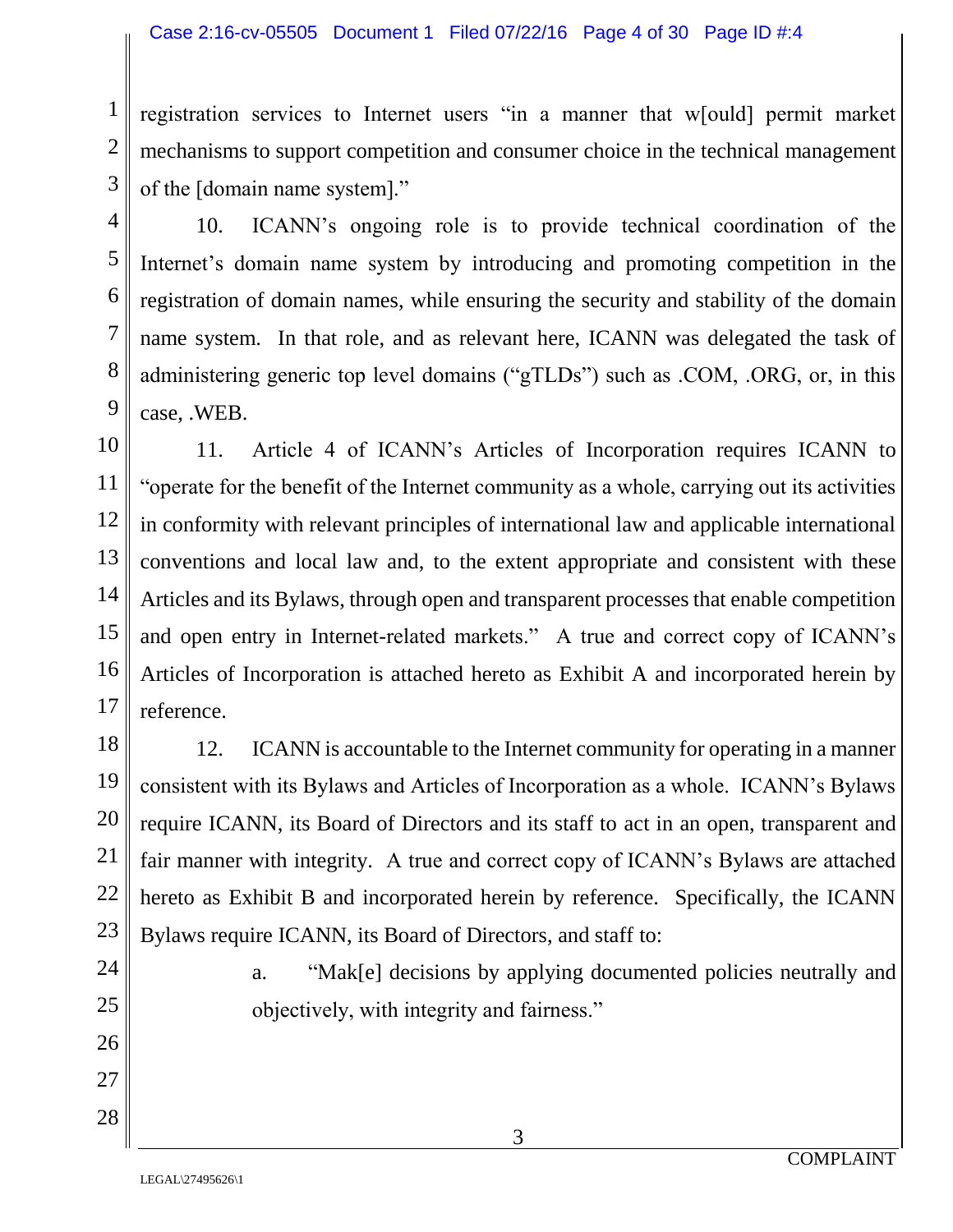b. "[Act] with a speed that is responsive to the needs of the Internet while, as part of the decision-making process, obtaining informed input from those entities most affected."

c. "Remain[] accountable to the Internet community through mechanisms that enhance ICANN's effectiveness."

d. Ensure that it does "not apply its standards, policies, procedures, or practices inequitably or single out any particular party for disparate treatment unless justified by substantial and reasonable cause, such as the promotion of effective competition."

e. "[O]perate to the maximum extent feasible in an open and transparent manner and consistent with procedures designed to ensure fairness."

#### 13

1

2

3

4

5

6

7

8

9

10

11

12

14

15

16

17

18

19

20

21

22

23

24

25

26

## **B. THE NEW gTLD PROGRAM AND APPLICANT GUIDEBOOK**

13. ICANN is the sole organization worldwide with the power and ability to administer the bid processes for, and assign rights to, gTLDS. As of 2011, there were only 22 gTLDs in existence; the most common of which are .COM, .NET, and .ORG.

14. In or about 2011, ICANN approved the expansion of a number of the gTLDs available to eligible applicants as part of its 2012 Generic Top Level Domains Internet Expansion Program (the "New gTLD Program").

15. In January 2012, as part of the New gTLD Program, ICANN invited eligible parties to submit applications to obtain the rights to operate various new gTLDs, including, the .WEB and .WEBS gTLDs (collectively referred to herein as ".WEB" or the ".WEB gTLD"). In return, ICANN agreed to (a) conduct the bid process in a transparent manner and (b) abide by its own bylaws and the rules and guidelines set forth in ICANN's gTLD Applicant Guidebook ("Applicant Guidebook"). A true and correct copy of the Applicant Guidebook is attached hereto as Exhibit C and incorporated herein by reference.

28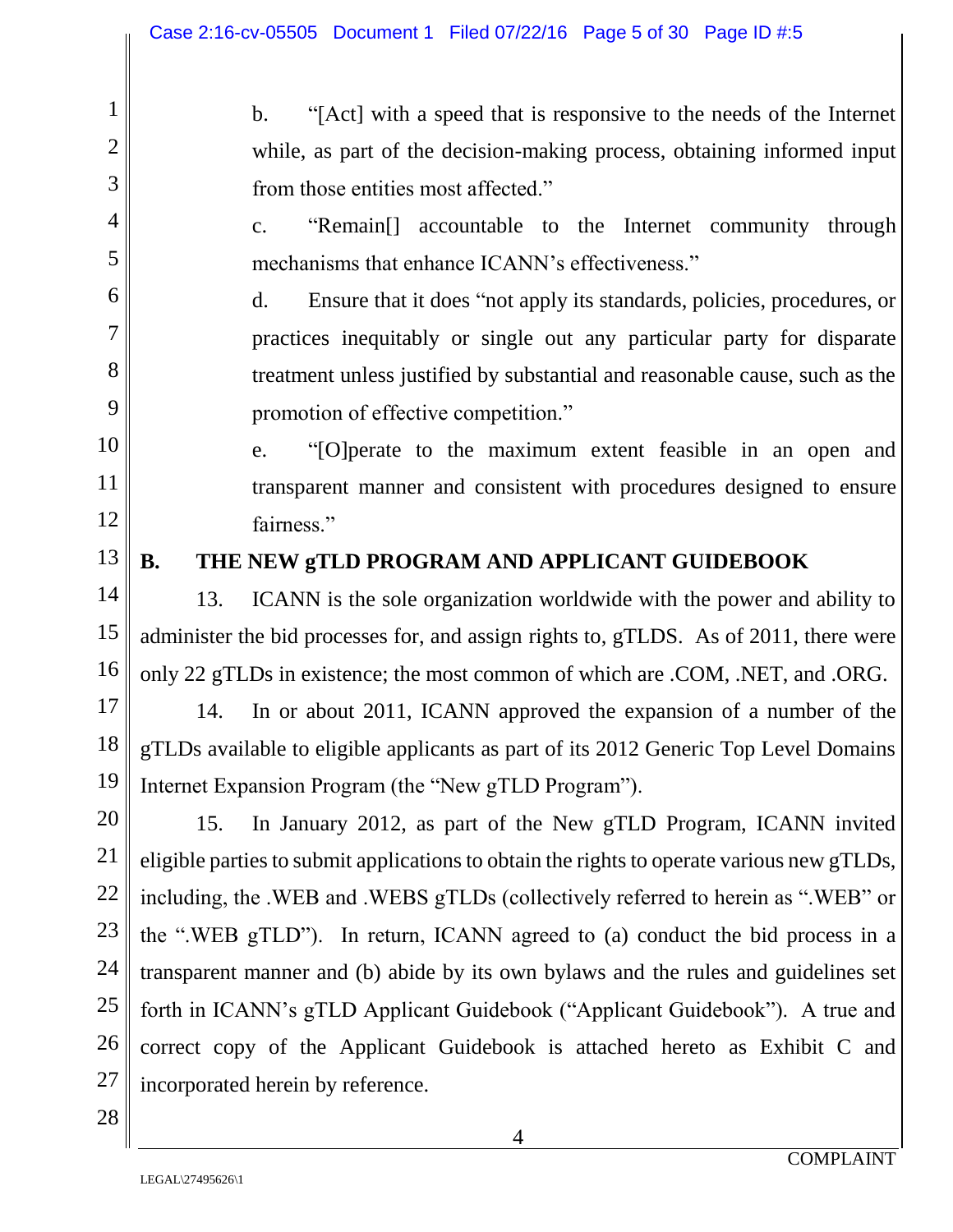16. The Applicant Guidebook obligates ICANN to, among other things, conduct a thorough investigation into each of the applicants' backgrounds. This investigation is necessary to ensure the integrity of the application process, including a potential auction of last resort, and the existence of a level playing field among those competing to secure the rights to a particular new gTLD. It also ensures that each applicant is capable of administering any new gTLD, whether secured at the auction of last resort or privately beforehand, thereby benefiting the public at large.

17. ICANN has broad authority to investigate all applicants who apply to participate in the New gTLD Program. This investigative authority, willingly provided by each applicant as part of the terms and conditions in the guidelines contained in the Applicant Guidebook, is set forth in relevant part in Section 6 as follows:

> 8. … In addition, Applicant acknowledges that [sic] to allow ICANN to conduct thorough background screening investigations:

c. Additional identifying information may be required to resolve questions of identity of individuals within the applicant organization; …

11. Applicant authorizes ICANN to:

a. Contact any person, group, or entity to request, obtain, and discuss any documentation or other information that, in ICANN's sole judgment, may be pertinent to the application;

b. Consult with persons of ICANN's choosing regarding the information in the application or otherwise coming into ICANN's possession…

…

…

1

///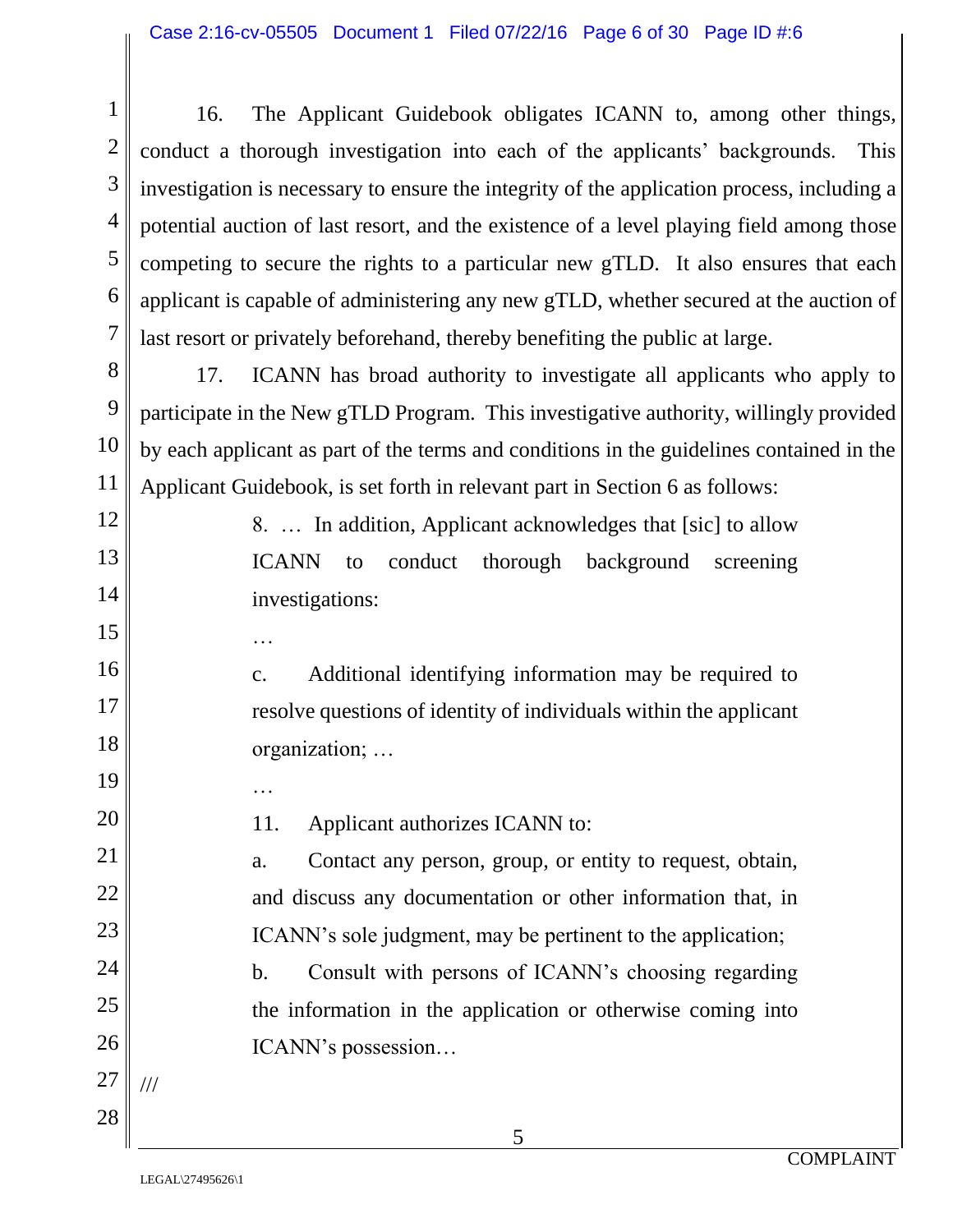18. To aid ICANN in fulfilling its investigatory obligations, "applicant[s] (including all parent companies, subsidiaries, affiliates, agents, contractors, employees and any and all others acting on [their] behalf)" are required to provide extensive background information in their respective applications. In addition to serving the purposes noted above, this information also allows ICANN to determine whether an entity applicant or individuals associated with an entity applicant have engaged in the automatically disqualifying conduct set forth in Section 1.2.1 of the Applicant Guidebook, including convictions of certain crimes or disciplinary actions by governments or regulatory bodies. Finally, this background information is important to provide transparency to other applicants competing for the same gTLD.

19. Indeed, ICANN deemed transparency into an applicant's background so important when drafting the Applicant Guidebook that applicants submitting a new gTLD application are required to undertake a continuing obligation to notify ICANN of "any change in circumstances that would render any information provided in the application false or misleading," including "applicant-specific information such as changes in financial position and changes in ownership or control of the applicant."

20. As a further condition of participating in the .WEB Auction, ICANN required Plaintiff and other applicants to agree to a broad covenant not to sue in order to apply for the .WEB contention set (the "Purported Release"). The Purported Release applies to all new gTLD applicants and states, in relevant part:

Applicant hereby releases ICANN . . . from any and all claims by applicant that arise out of, are based upon, or are in any way related to, any action, or failure to act, by ICANN . . . in connection with ICANN's . . . review of this application. . . . Applicant agrees not to challenge . . . and irrevocably waives any right to sue or proceed in court.

21. The Purported Release is not subject to negotiation. If a potential applicant does not agree to the release, it cannot be considered for participation in the .WEB

25 26 27 28

1

2

3

4

5

6

7

8

9

10

11

12

13

14

15

16

17

18

19

20

21

22

23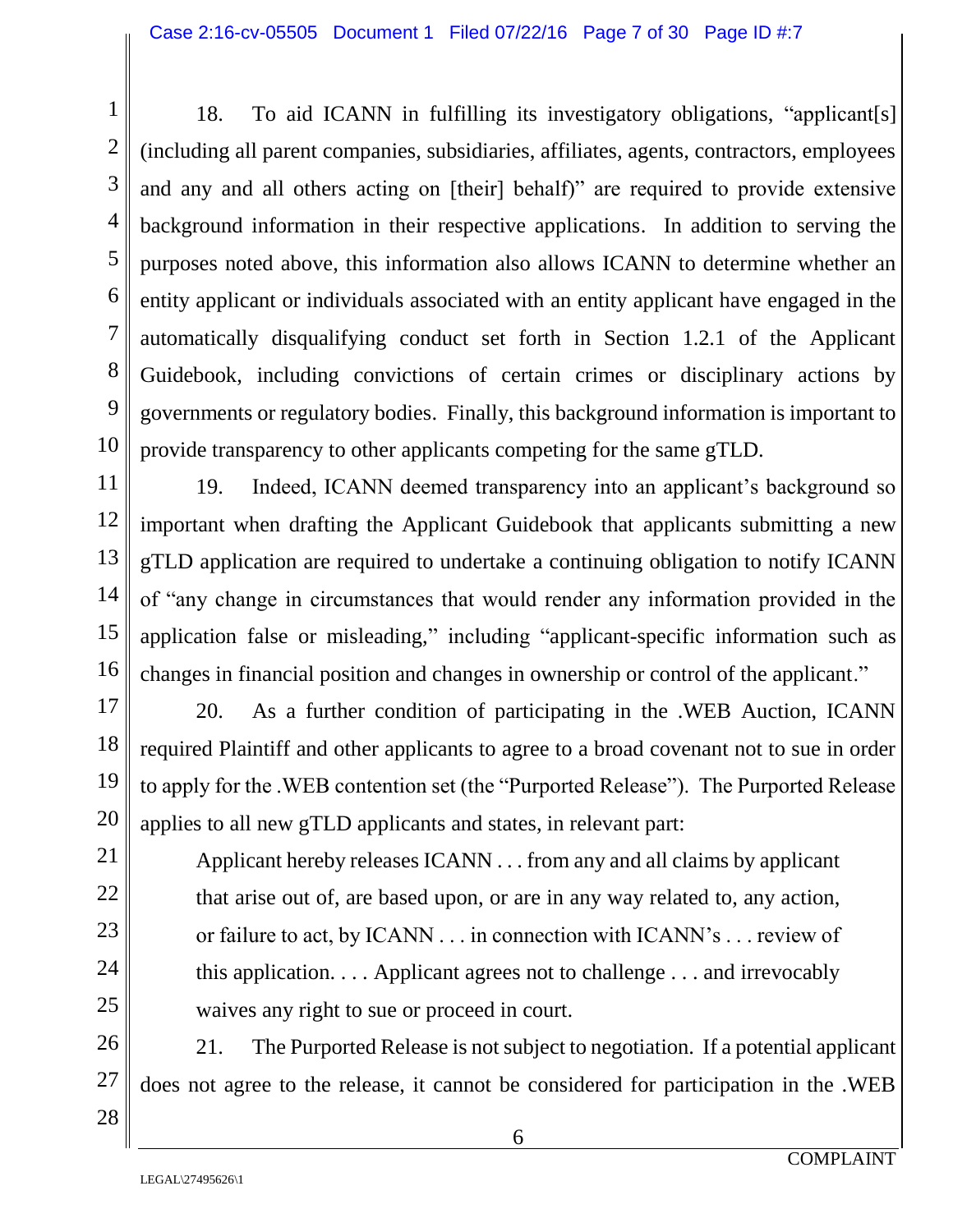auction. The Purported Release is also entirely one-sided in that it allows ICANN to absolve itself of wrongdoing while affording no remedy to applicants. Moreover, the Purported Release does not apply equally as between ICANN and the applicants because it does not prevent ICANN from proceeding with litigation against an applicant.

5 6

7

8

9

10

11

12

13

14

15

16

17

1

2

3

4

22. In lieu of the rights ICANN claims are waived by the Purported Release, ICANN purports to provide applicants with an independent review process, as a means to challenge ICANN's actions with respect to a gTLD application. The IRP is effectively an arbitration, operated by the International Centre for Dispute Resolution of the American Arbitration Association, comprised of an independent panel of arbitrators. The IRP is officially identified by ICANN as an Accountability Mechanism.

23. In accordance with the IRP, any entity materially affected by a decision or action by the Board that the entity believes is inconsistent with the Articles of Incorporation or Bylaws may submit a request for independent review of that decision or action. In order to be materially affected, the person must suffer injury or harm that is directly and causally connected to the Board's alleged violation of the Bylaws or the Articles of Incorporation, and not as a result of third parties acting in line with the Board's action. The IRP results are advisory to the ICANN Board.

18

19

20

21

22

23

24

25

26

## **C. THE AUCTION PROCESS FOR NEW gTLDS**

24. A large number of new gTLDs made available by ICANN in 2012 received multiple applications. In accordance with the Applicant Guidebook, where multiple new gTLD applicants apply to obtain the rights to operate the same new gTLD, those applicants are grouped into a "contention set." Applicants are encouraged in the Applicant Guidebook to resolve a new gTLD contention set (i.e., reach a determination as to which applicant will ultimately be assigned the right to operate the new gTLD at issue). If no other resolution occurs among the contention set members, ICANN ultimately facilitates and collects the proceeds of an auction process.

27 28

///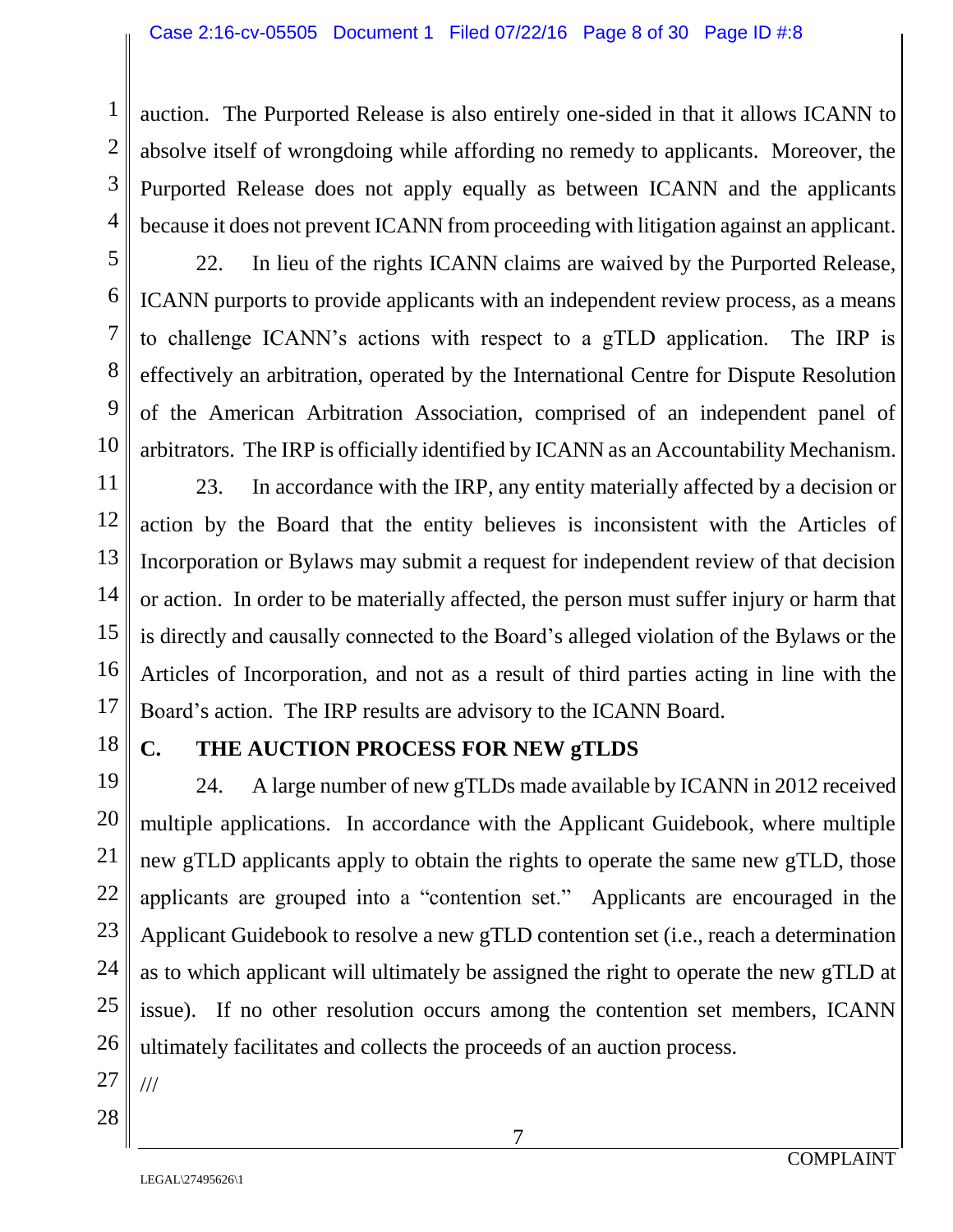25. Pursuant to the Applicant Guidebook, a contention set may be resolved privately among the members of a contention set or facilitated by ICANN as an auction of last resort. An ICANN auction of last resort will only be conducted when the members of a contention cannot reach agreement privately. By refusing to agree to resolve a contention set privately, one member of a contention set has the ability to force the other members, all of whom may be willing to resolve the contention set privately, to an ICANN auction of last resort.

26. For purposes of this matter, it is important to understand that the manner in which a contention set is resolved—whether by private agreement or ICANN auction—determines which entities will receive the proceeds from the winning bid. When a contention set is resolved privately, ICANN receives no financial benefit; in an ICANN auction, the entirety of the auction proceeds go to ICANN.

13

1

2

3

4

5

6

7

8

9

10

11

12

14

15

16

17

18

19

20

21

22

23

## **D. PLAINTIFF'S APPLICATION FOR THE .WEB gTLD**

27. In May 2012, Plaintiff submitted application 1-1527-54849 for the .WEB contention set. Plaintiff also submitted with its application the sum of \$185,000—the mandatory application fee.

28. In consideration of Plaintiff paying the \$185,000 application fee, ICANN agreed to conduct the application process for the .WEB gTLD in a manner consistent with its own Bylaws, Articles of Incorporation, and the rules and procedures set forth in both the Applicant Guidebook and the Auction Rules, and in conformity with the laws of fair competition.Plaintiff would not have paid the \$185,000 mandatory application fee absent the mutual consideration and promises set forth above.

29. Plaintiff's application passed ICANN's "Initial Evaluation" process on July 19, 2013. It is an approved member of the .WEB contention set and qualified to participate in the ICANN auction process for .WEB.

///

///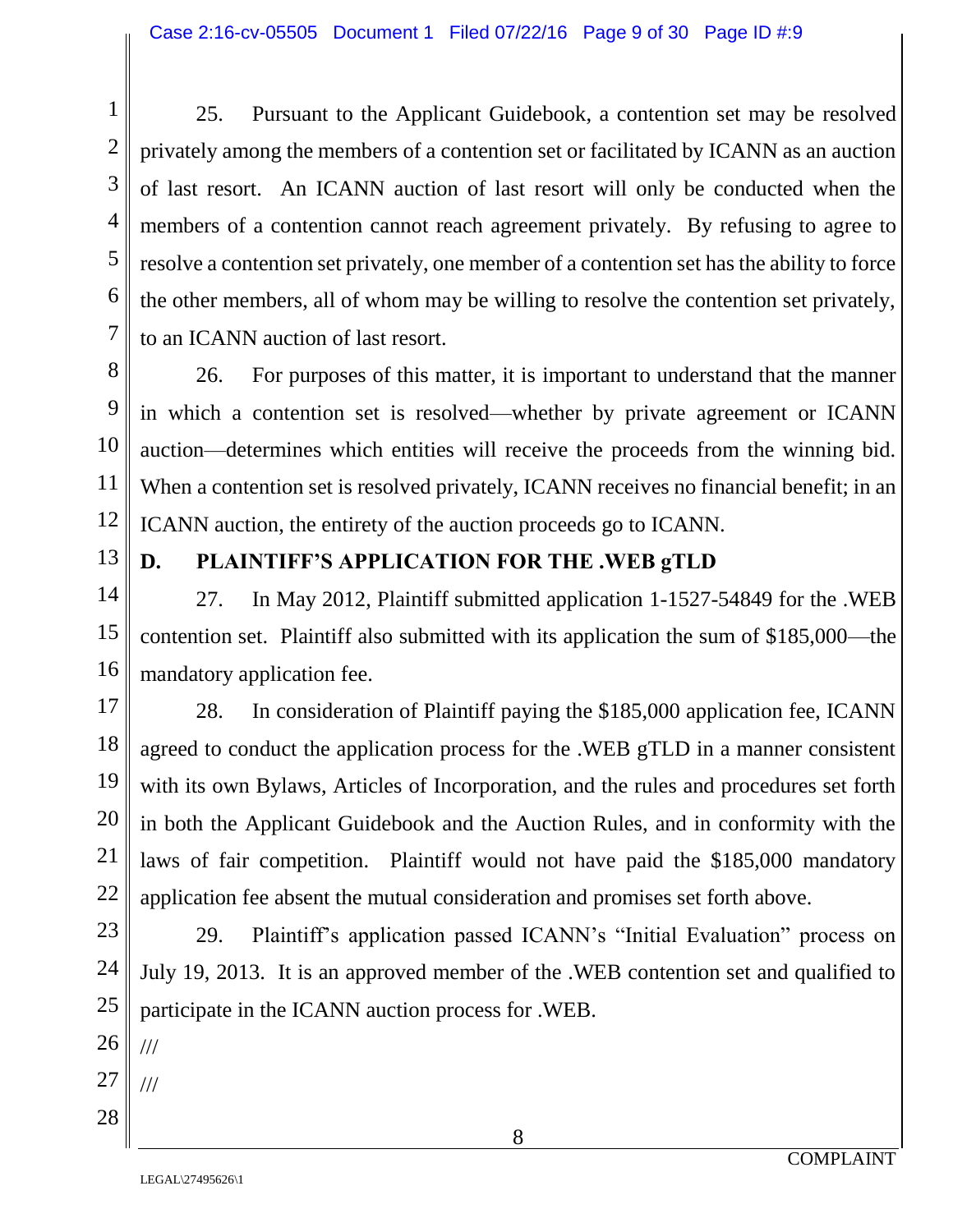| $\mathbf{1}$   | NDC'S APPLICATION FOR THE .WEB gTLD<br>E.                                                                                          |  |  |
|----------------|------------------------------------------------------------------------------------------------------------------------------------|--|--|
| $\overline{2}$ | On June 13, 2012, NDC submitted application number 1-1296-36138 for<br>30.                                                         |  |  |
| 3              | the .WEB contention set.                                                                                                           |  |  |
| $\overline{4}$ | Among other things, the application required NDC to provide "the<br>31.                                                            |  |  |
| 5              | identification of directors, officers, partners, and major shareholders of that entity." As                                        |  |  |
| 6              | relevant here, NDC provided the following response to Sections 7 and 11 of the                                                     |  |  |
| 7              | application:                                                                                                                       |  |  |
| 8              | <b>Secondary Contact</b>                                                                                                           |  |  |
| 9              |                                                                                                                                    |  |  |
| 10             | 7(a). Name<br>Mr. Nicolai Bezsonoff                                                                                                |  |  |
| 11             |                                                                                                                                    |  |  |
| 12             | 7(b). Title                                                                                                                        |  |  |
| 13             | Manager                                                                                                                            |  |  |
| 14             |                                                                                                                                    |  |  |
| 15             | <b>Applicant Background</b>                                                                                                        |  |  |
| 16             | 11(a). Name(s) and position(s) of all directors                                                                                    |  |  |
| 17             | Jose Ignacio Rasco III Manager                                                                                                     |  |  |
| 18             | Juan Diego Calle<br>Manager<br>Nicolai Bezsonoff<br>Manager                                                                        |  |  |
| 19             |                                                                                                                                    |  |  |
| 20             | 11(b). Name(s) and position(s) of all officers and partners<br>Jose Ignacio Rasco III  CFO                                         |  |  |
| 21             | Juan Diego Calle<br>CEO<br>Nicolai Bezsonoff<br>COO                                                                                |  |  |
| 22             |                                                                                                                                    |  |  |
| 23             | 11(c). Name(s) and position(s) of all shareholders holding at least 15% of shares<br>Domain Marketing Holdings, LLC Not Applicable |  |  |
| 24             | NUCO LP, LLC<br>Not Applicable                                                                                                     |  |  |
| 25             |                                                                                                                                    |  |  |
| 26             | By submitting its application for the .WEB gTLD and electing to<br>32.                                                             |  |  |
| 27             | participate in for the .WEB contention set, NDC expressly agreed to the terms and                                                  |  |  |
| 28             |                                                                                                                                    |  |  |
|                | 9                                                                                                                                  |  |  |

 $\frac{1}{2}$  $\frac{1}{2}$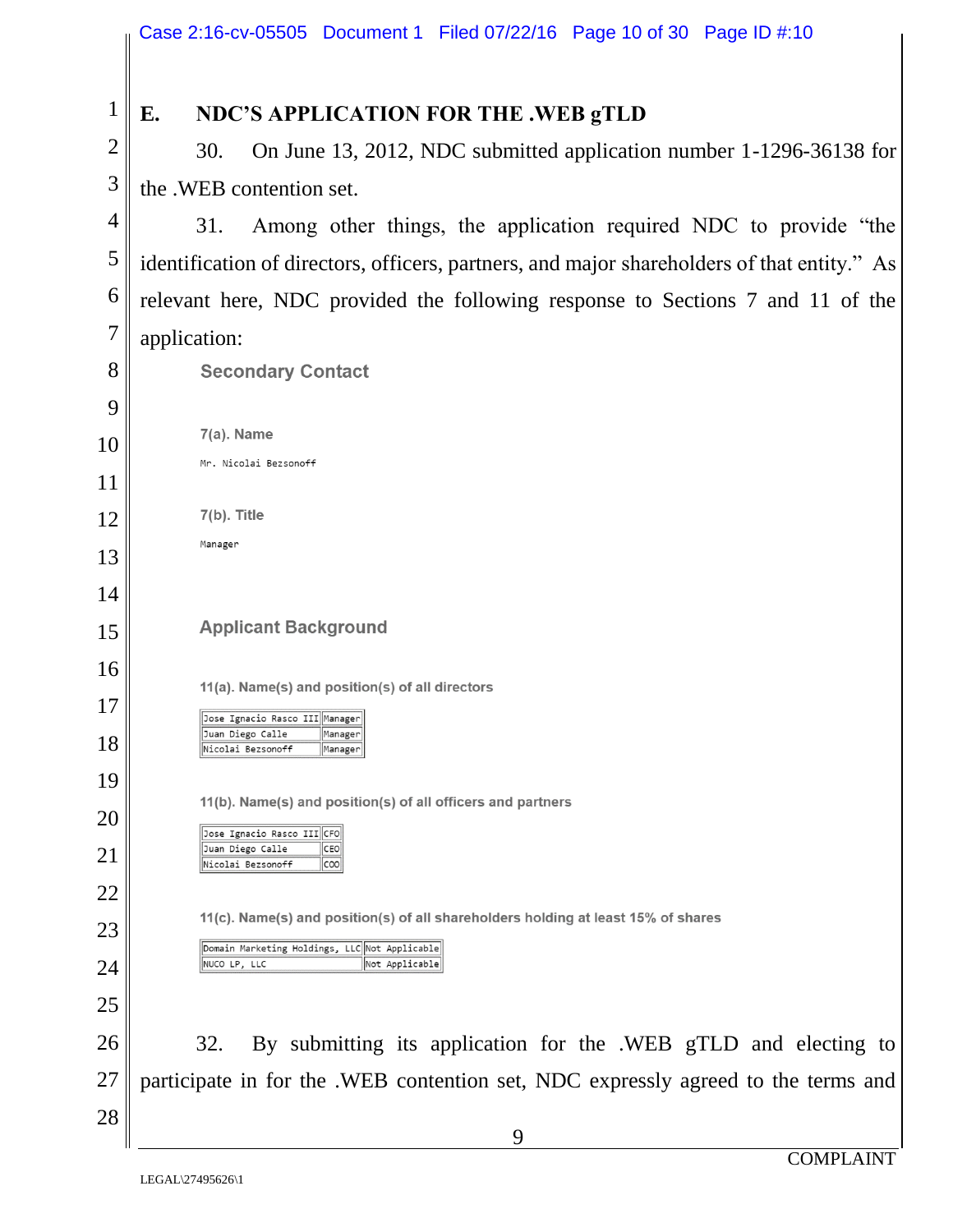conditions set forth in the Applicant Guidebook as well as Auction Rules, including specifically, and without limitation, Sections 1.2.1, 1.2.7, 6.1 and 6.10 of the Applicant Guidebook.

33. The Applicant Guidebook requires an applicant to notify ICANN of any changes to its application; including the applicant background screening information required under Section 1.2.1, the failure to do so can result in the denial of an application. For example, Section 1.2.7 imposes an ongoing duty to update "applicantspecific information such as changes in financial position and changes in ownership or control of the applicant." Similarly, pursuant to Section 6.1, "[a]pplicant agrees to notify ICANN in writing of any change in circumstances that would render any information provided in the application false or misleading."

34. In addition to a continuing obligation to provide complete, updated, and accurate information related to its application, Section 6.10 of the Applicant Guidebook, strictly prohibits an applicant from "resell[ing], assign[ing], or transfer[ring] any of applicant's rights or obligations in connection with the application." An applicant that violates this prohibition is subject to disqualification from the contention set.

35. ICANN failed to investigate credible evidence supporting a determination that NDC violated each of these guidelines—evidence that it has held for over a month. Despite the urging of multiple .WEB applicants and NDC's written admissions of potentially disqualifying changes to NDC's application, ICANN continues to turn a blind eye to the direct detriment of other .WEB applicants and to ICANN's foundational duties to administer the New gTLD Program with fairness and transparency.

# **F. NDC'S FAILURE TO NOTIFY ICANN OF CHANGES TO ITS APPLICATION**

36. On or about June 1, 2016, Plaintiff learned that NDC was the only member of the .WEB contention set unwilling to resolve the contention set in advance and in lieu of the ICANN auction.

10

1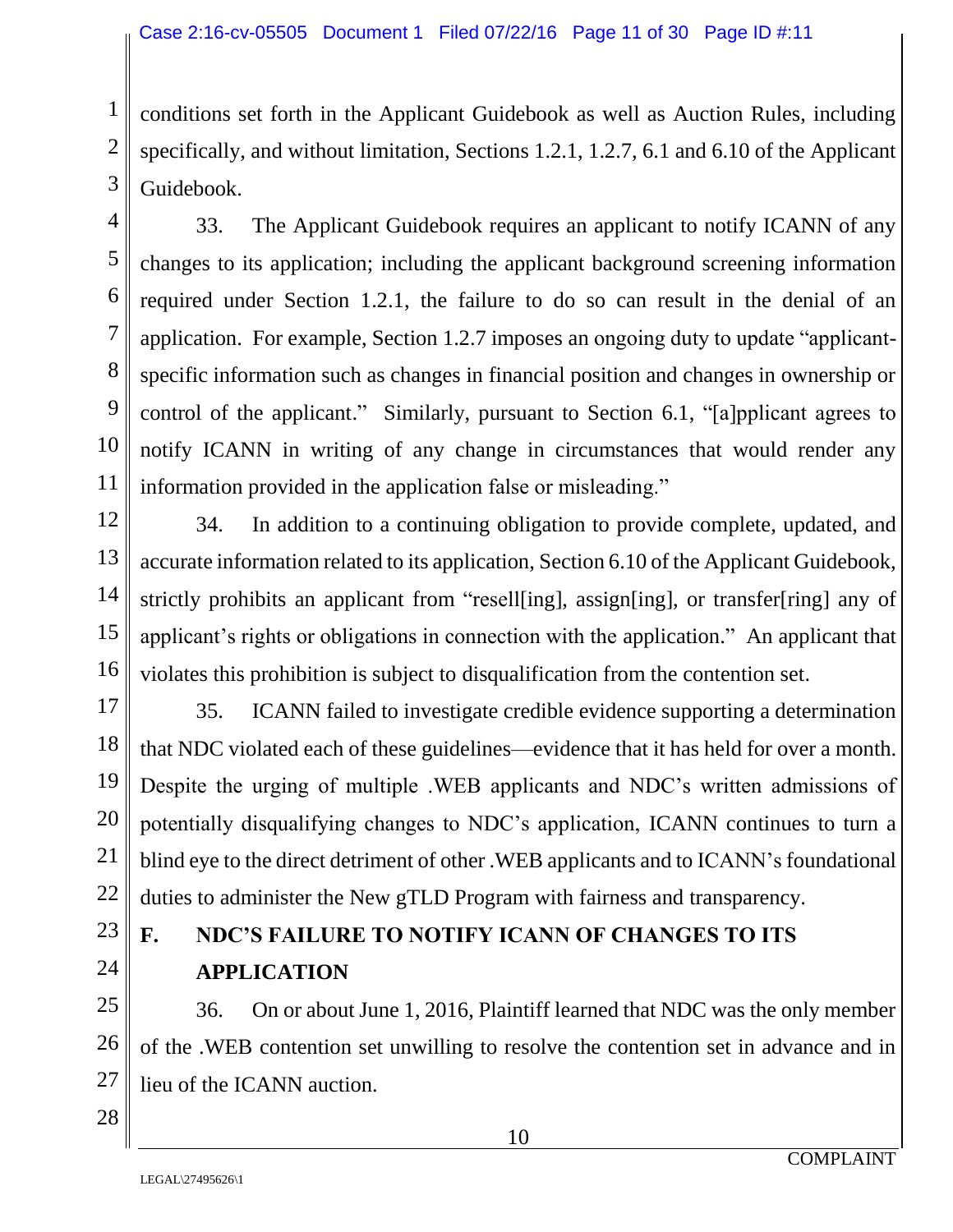37. At the time, Plaintiff found the decision unusual given NDC's historical willingness and enthusiasm to participate in the private resolution process. Overall, NDC has applied for 13 gTLDs in the New gTLD Program; nine of those gTLDs were resolved privately with NDC's agreement. The auction for the .WEB gTLD is the first auction in which NDC has pushed for an ICANN auction of last resort.

6 7 8 9 12 13 14 15 38. On June 7, 2016, Plaintiff contacted NDC in writing to inquire as to whether NDC might reconsider its recent decision to forego resolution of the .WEB contention prior to ICANN's auction of last resort. In response, NDC stated that its position had not changed. NDC also advised, however, that Nicolai Bezsonoff, who is identified on NDC's .WEB application as Secondary Contact, Manager, and COO, is "no longer involved with [NDC's] applications." NDC also made statements indicating a potential change in the ownership of NDC, including an admission that the board of NDC had changed to add "several others" and that he had to check with the "powers that be," implying that he and his associate on the email were no longer in control. The email communication containing these statements is set forth in pertinent part below:

> From: Jose Ignacio Rasco <r@straat.co> Subject: Re: .web Date: June 7, 2016 at 11:32:17 AM EDT To: Jon Nevett <jon@donuts.email>

Cc: Juan Diego Calle <j@straat.co>

1

2

3

4

5

10

11

16

17

18

19

20

21

22

23

24

25

28

Jon, [Redacted] Nicolai is at NSR full time and no longer involved with our TLD applications. I'm still running our program and Juan sits on the board with me and several others. [Redacted] Best, Jose

26 27 39. Noting that NDC's conduct and statements (a) appeared to directly contradict information in NDC's .WEB application and (b) suggested that NDC had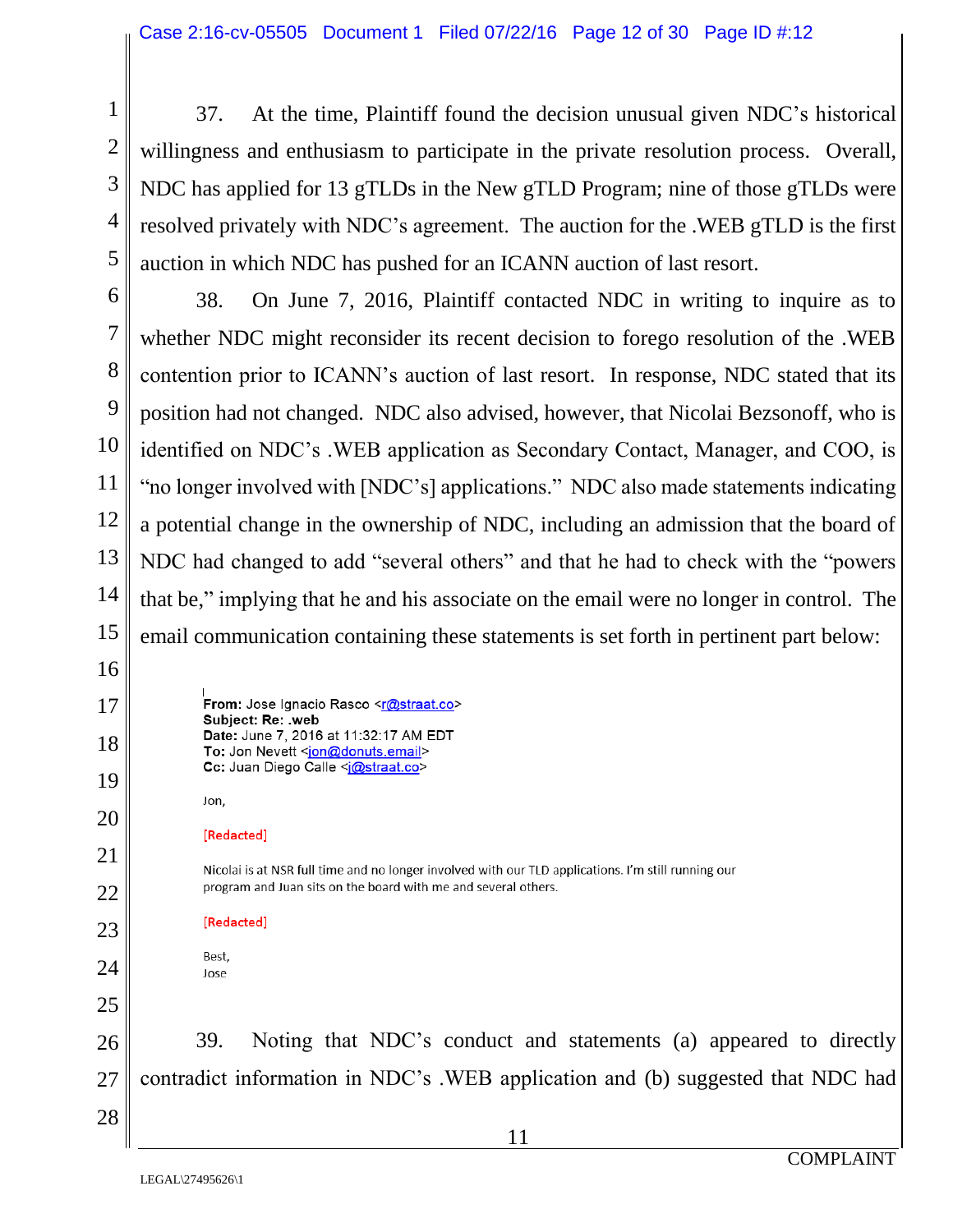either resold, assigned, or transferred its rights in the application in violation of its duties under the Applicant Guidebook, Plaintiff diligently contacted ICANN staff in writing with the discrepancy on or about June 22, 2016 to understand who it was competing against for .WEB and improve transparency over the process for ICANN and the other .WEB applicants.

40. After engaging in a series of discussions with ICANN staff, Plaintiff decided to formally raise the issue with the ICANN Ombudsman on or about June 30, 2016; as of the filing of this Complaint, Plaintiff's most recent correspondence with the ICANN Ombudsman, dated July 10, 2016, in which it provided further information related to the statements made by NDC, remains unanswered.

41. At every opportunity, Plaintiff raised the need for a postponement of the .WEB auction to allow ICANN time to fulfill its obligations to (a) investigate the contradictory representations made by NDC in relation to its pending application; (b) address NDC's continued status as an auction participant; and (c) provide all the other .WEB applicants the necessary transparency into who they were competing against. It also discussed the matter with ICANN staff and the Ombudsman at ICANN's most recent meeting in Helsinki, Finland, which took place from June 27-30, 2016.

42. On July 11, 2016, Radix FZC (on behalf of DotWeb Inc.) and Schlund Technologies GmbH, each members of the .WEB contention set, sent correspondence to ICANN stating their own concerns in proceeding with the auction of last resort scheduled for July 27, 2016. The correspondence stated:

> We support a postponement of the auction, to give ICANN and the other applicants time to investigate whether there has been a change of leadership and/or control of another applicant, NU DOT CO LLC. To do otherwise would be unfair, as we do not have transparency into who leads and controls that applicant as the auction approaches.

1

2

///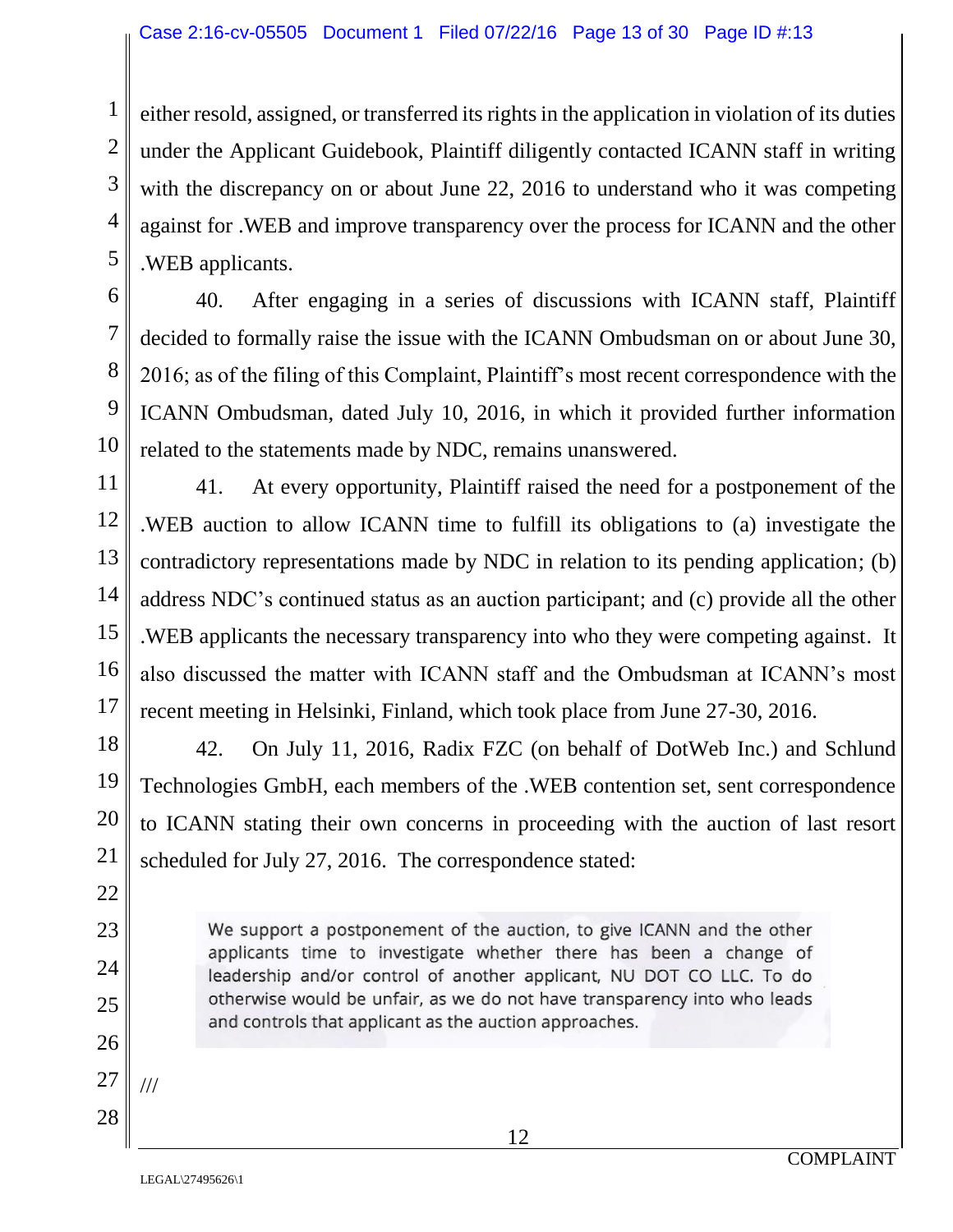1

2

3

#### **G. ICANN'S DECISION TO PROCEED WITH THE .WEB AUCTION**

43. On July 13, 2016, ICANN issued a statement denying the collective request of multiple members of the .WEB contention set to postpone the July 27, 2016 auction to allow for a full and transparent investigation into apparent discrepancies in the NDC application, as highlighted by NDC's own statements. Without providing any detail, ICANN simply stated as follows:

Secondly, in regards to potential changes of control of NU DOT CO LLC, we have investigated the matter. and to date we have found no basis to initiate the application change request process or postpone the auction.

44. Contrary to its obligations of accountability and transparency, ICANN's decision did not address the manner or scope of the claimed investigation nor did it address whether a specific inquiry was made into (a) Mr. Bezsonoff's current status, if any, with NDC, (b) the identity of "several other[]" new and unvetted members of NDC's board, or (c) any change in ownership—the very issues raised by NDC's own statements.

45. Plaintiff was unable to learn any further information regarding the extent of the investigation undertaken by ICANN, other than it was limited to inquiries only to NDC and no independent corroboration was sought or obtained.

46. Despite the clear credibility issues raised by NDC's own contradictory statements, ICANN conducted no further investigation. Indeed, ICANN informed Plaintiff that it never even contacted Mr. Bezsonoff or interviewed the other individuals identified in Sections 7 and 11 of NDC's application prior to reaching its conclusion.

47. To be clear, the financial benefit to ICANN of resolving the .WEB contention set by way of an ICANN auction is no small matter—ICANN's stated net proceeds from the 15 ICANN auctions conducted since June 2014 total \$101,357,812. The most profitable gTLDs from those auctions commanded winning bids of \$41,501,000 (.SHOP), \$25,001,000 (.APP), \$6,706,000 (.TECH), \$5,588,888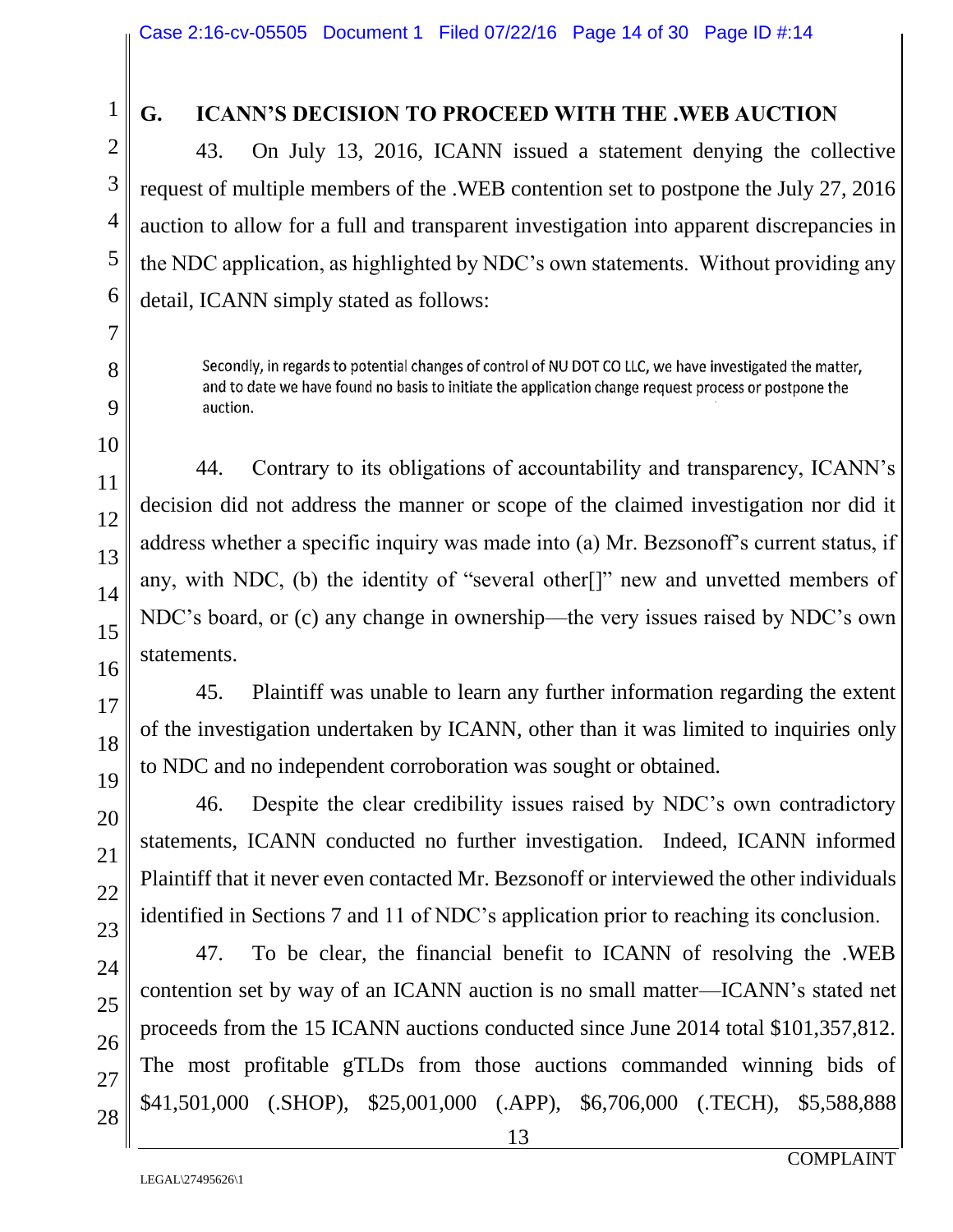(.REALTY), \$5,100,175 (.SALON) and \$3,359,000 (.MLS). ICANN has not yet determined what it will do with the enormous proceeds from these auctions.

1

2

3

4

5

6

7

8

10

11

13

14

15

16

17

18

19

#### **H. PLAINTIFF'S REQUEST FOR RECONSIDERATION**

48. ICANN's Bylaws provide an established accountability mechanism by which an entity that believes it was materially affected by an action or inaction by ICANN staff that contravened established policies and procedures may submit a request for reconsideration or review of the conduct at issue. The review is conducted by ICANN's Board Governance Committee.

9 12 49. On July 17, 2016, Plaintiff and Radix FZC, an affiliate of another member of the .WEB contention set, jointly submitted a Reconsideration Request to ICANN, in response to the actions and inactions of ICANN staff in connection with the decision set forth in the ICANN's July 13, 2016 correspondence.

50. The Reconsideration Request sought reconsideration of (a) ICANN's determination that it "found no basis to initiate the application change request process" in response to the contradictory statements of NDC and (b) ICANN's improper denial of the request made by multiple contention set members to postpone the .WEB auction of last resort, which would have provided ICANN the time necessary to conduct a full and transparent investigation into material discrepancies in NDC's application and its eligibility as a contention set member.

20

21

22

23

24

25

26

27

28

51. The Reconsideration Request highlighted the following issues:

a. ICANN's failure to forego a full and transparent investigation into the material representations made by NDC is a clear violation of the principles and procedures set forth in the ICANN Articles of Incorporation, Bylaws and the Applicant Guidebook.

b. ICANN is the party with the power and resources necessary to delay the ICANN auction of last resort while the accuracy of NDC's current application is evaluated utilizing the broad investigatory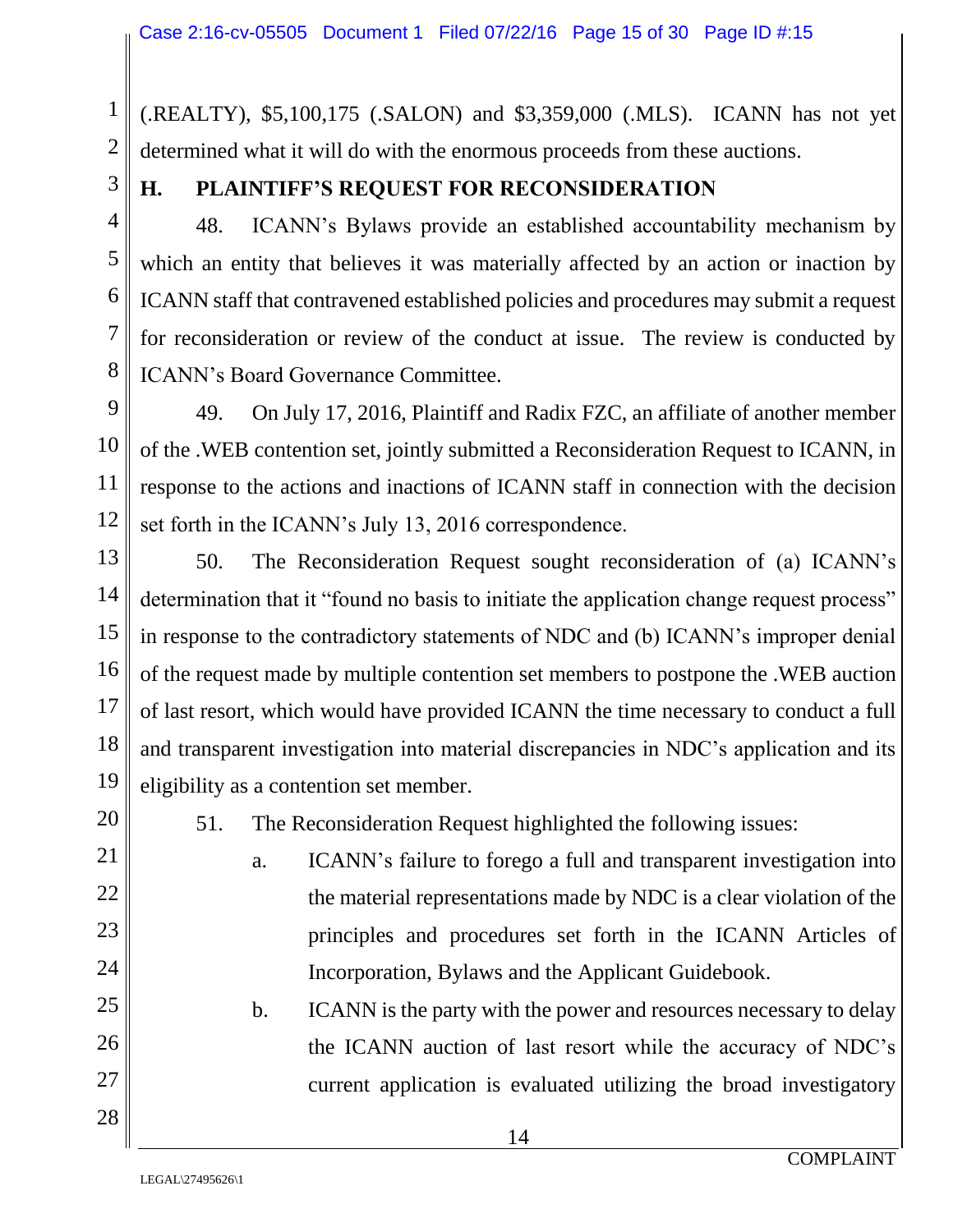controls contained in the Applicant Guidebook, to which all applicants, including NDC, agreed.

- c. Postponement of the .WEB auction of last resort provides the most efficient manner for resolving the current dispute for all parties by (i) sparing ICANN and the many aggrieved applicants the time and expense of legal action while (ii) avoiding the very real likelihood of a court-mandated unwinding of the ICANN auction of last resort should it proceed.
- d. ICANN'S July 13, 2016 decision raises serious concerns as to whether the scope of ICANN's investigation was impacted by the inherent conflict of interest arising from a perceived financial benefit to ICANN if the Auction goes forward as scheduled.
- e. ICANN's New gTLD Program Auctions guidelines state that a contention set would only proceed to auction where all active applications in the contention set have "**no pending ICANN Accountability Mechanisms,**" i.e., no pending Ombudsman complaints, Reconsideration Requests or IRPs.

18 19 20 21 22 23 52. On July 21, 2016, ICANN denied the Request for Reconsideration. In doing so, ICANN merely relied on statements from NDC that directly contradicted those contained in NDC's earlier correspondence. Once again, despite the clear credibility issues raised by NDC's own contradictory statements, ICANN failed and refused to contact Mr. Bezsonoff or interview the other individuals identified in Sections 7 and 11 of NDC's application prior to reaching its conclusion.

24 25 26 27 28 53. On July 22, 2016, Plaintiff initiated ICANN's Independent Review Process by filing ICANN's Notice of Independent Review. The IRP remains pending. /// ///

1

2

3

4

5

6

7

8

9

10

11

12

13

14

15

16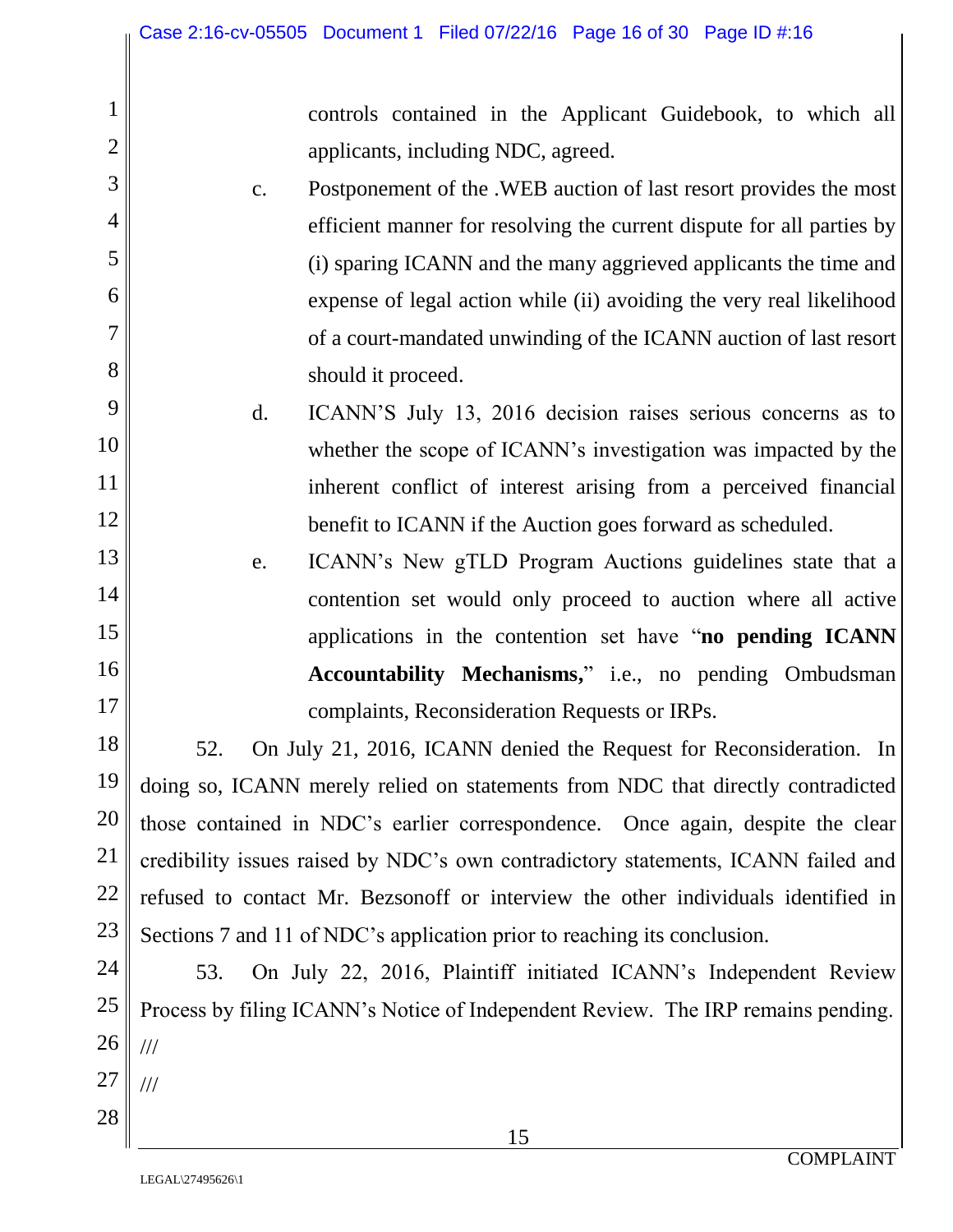#### **FIRST CAUSE OF ACTION**

#### **(Breach of Contract against Defendant ICANN)**

54. Plaintiff incorporates the allegations set forth in Paragraphs  $1 - 53$  above as though fully set forth herein.

55. In June 2012, ICANN invited eligible parties to submit applications to obtain the rights to, among others, the .WEB gTLD as part of the New gTLD Program. In doing so, ICANN promised the potential applicants that it would (a) conduct the bid process in a transparent manner, (b) ensure competition, and (c) abide by its own Bylaws and the rules set forth in the Applicant Guidebook.

56. On or about June 13, 2012, Plaintiff submitted an application to ICANN to obtain the rights to the .WEB gTLD. In consideration of ICANN's promise to abide by its own Bylaws, Articles of Incorporation, and the rules and procedures set forth in the Applicant Guidebook in its administration of the .WEB auction process, Plaintiff paid ICANN a sum of \$185,0000—the mandatory application fee.

57. In consideration of Plaintiff paying the sum of \$185,000, ICANN promised to conduct the application process for the .WEB gTLD in a manner consistent with its own Bylaws, Articles of Incorporation, and the rules and procedures set forth in both the Applicant Guidebook and the Auction Rules, and in conformity with the laws of fair competition.

58. Plaintiff would not have paid the \$185,000 mandatory application fee or spent time and other resources absent the mutual consideration and promises set forth above. Plaintiff performed all conditions, covenants, and promises on its part to be performed in accordance with the agreed upon terms of participating in the New gTLD Program, except those obligations, if any, that it has been prevented or excused from performing as a result of the misconduct set forth in this Complaint.

59. ICANN has materially breached its obligations to Plaintiff, as set forth in ICANN's Bylaws and Articles of Incorporation, and the Applicant Guidebook by (a)

16

27 28

1

2

3

4

5

6

7

8

9

10

11

12

13

14

15

16

17

18

19

20

21

22

23

24

25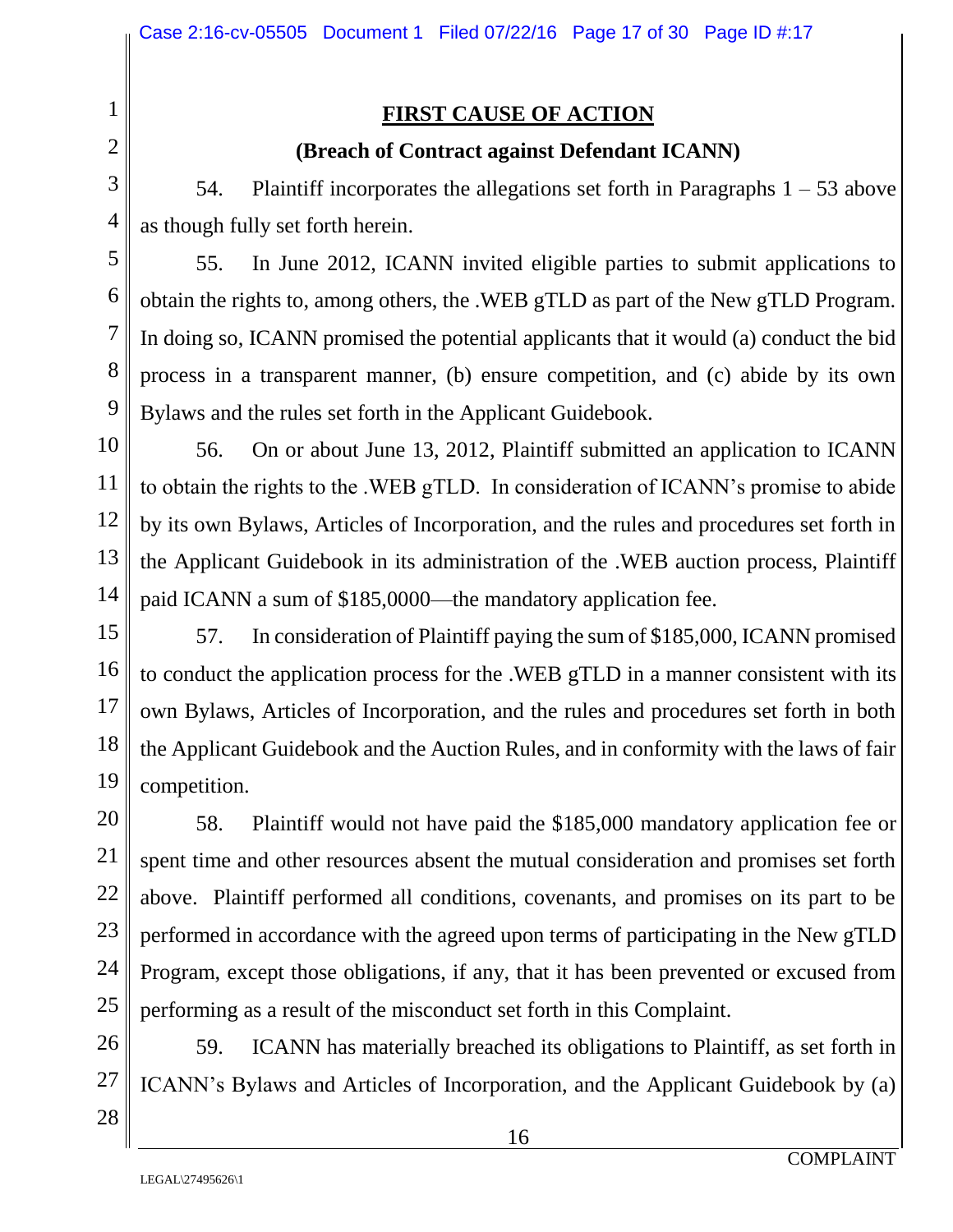failing to thoroughly investigate the issues raised by NDC's own statements and (b) refusing to postpone the .WEB auction of last resort to allow for a full and transparent investigation into the apparent discrepancies in NDC's .WEB application.

- 60. Specifically, ICANN's acts and omission violated, among other things:
- a. Article 1, section 2.8 and Article III, Section 1 of ICANN's Bylaws, which require ICANN to "[m]ak[e] decisions by applying documented policies neutrally and objectively, with integrity and fairness" and "operate to the maximum extent feasible in an open and transparent manner and consistent with procedures designed to ensure fairness." ICANN obligates each applicant who seeks to participate in the New gTLD auction process to affirm that the statements and representations contained in the application are true and accurate; applicants also undertake a continuing obligation to update their application when changes in circumstance affect an application's accuracy. By failing to engage in a thorough, open, and transparent investigation of the contradictory statements made by NDC in relation to its application, as well as an apparent change of control with potential antitrust implications, ICANN plainly and inexplicably—failed to reach its decisions by "applying documented policies neutrally and objectively, with integrity and fairness."
	- b. Article 1, section 2.9 of ICANN's Bylaws, which requires ICANN to "[act] with a speed that is responsive to the needs of the Internet while, as part of the decision-making process, obtaining informed input from those entities most affected." In undertaking only a cursory examination of the contradictory statements made by NDC and the apparent change in NDC's rights to its application, ICANN

1

2

3

4

5

6

7

8

9

10

11

12

13

14

15

16

17

18

19

20

21

22

23

24

25

26

27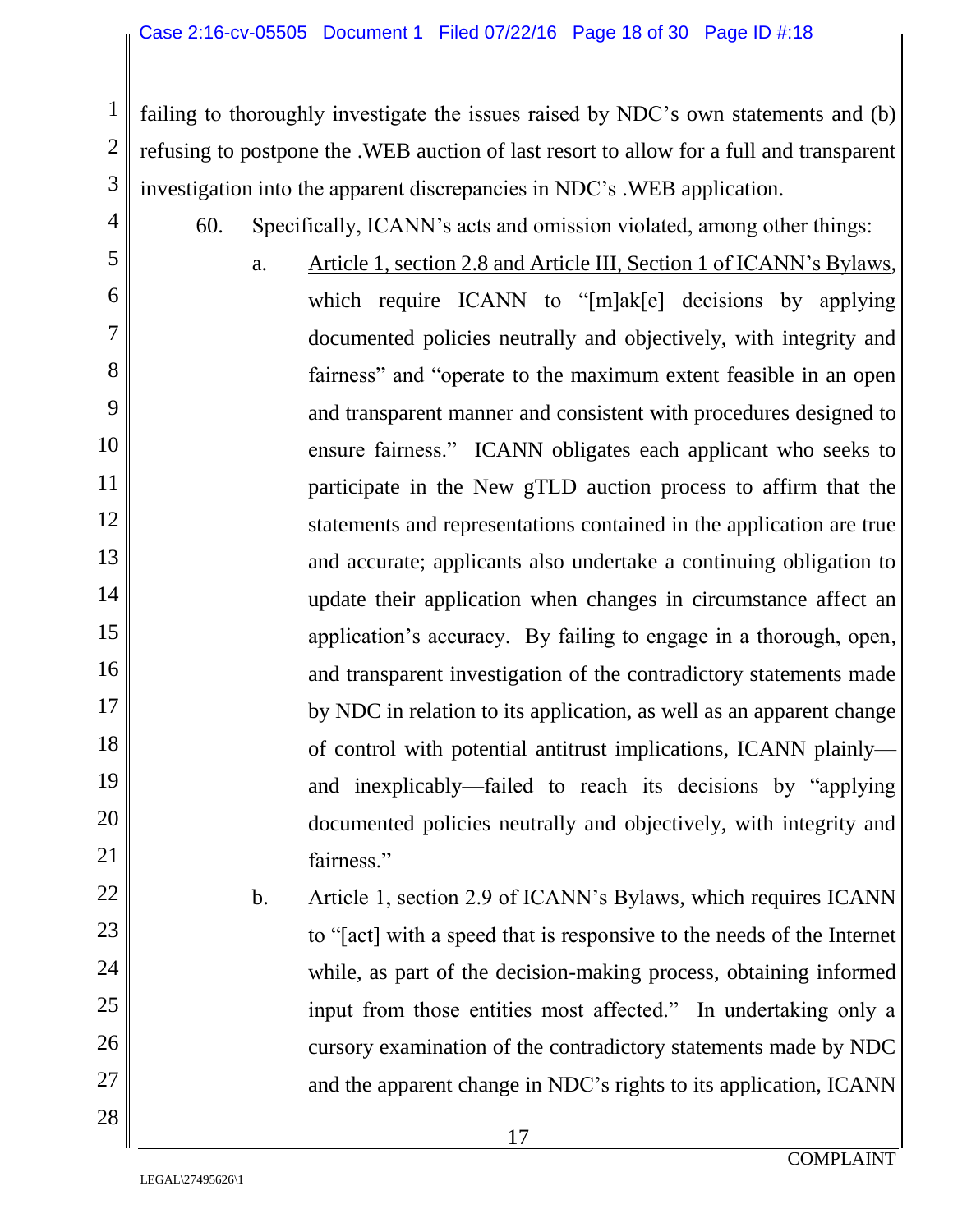failed to balance ICANN's interest in a swift resolution of the concerns raised by the members of the .WEB contention set with its obligation to obtain sufficient assurances and information from the individuals and entities at the center of the statements made by NDC; at the very least, ICANN should have conducted interviews with Mr. Bezsonoff and all other individuals identified in Section 11 of NDC's application prior to reaching its conclusion.

c. Article 1, section 2.10 of ICANN's Bylaws, which requires ICANN to "[r]emain[] accountable to the Internet community through mechanisms that enhance ICANN's effectiveness." By failing to make use of the processes established in Sections 6.8 and 6.11 to the Applicant Guidebook in investigating an admitted failure by NDC to abide by its continuing obligation to update its application, ICANN staff disregarded the very accountability mechanisms put in place to serve and protect the .WEB contention set, the Internet community, and the public at large. This error was compounded by the cursory dismissal of the concerns raised by multiple members of the .WEB contention set relating to the accuracy of the representations made in NDC's application. By failing to apprise the members of the contention set as to the manner and scope of the investigation conducted by ICANN staff, ICANN failed to ensure that it would hold itself accountable to any gTLD applicant, let alone the Internet community and the public.

d. Article II, section 3 of ICANN's Bylaws, which states that "ICANN shall not apply its standards, policies, procedures, or practices inequitably or single out any particular party for disparate treatment unless justified by substantial and reasonable cause, such as the

1

2

3

4

5

6

7

8

9

10

11

12

13

14

15

16

17

18

19

20

21

22

23

24

25

26

27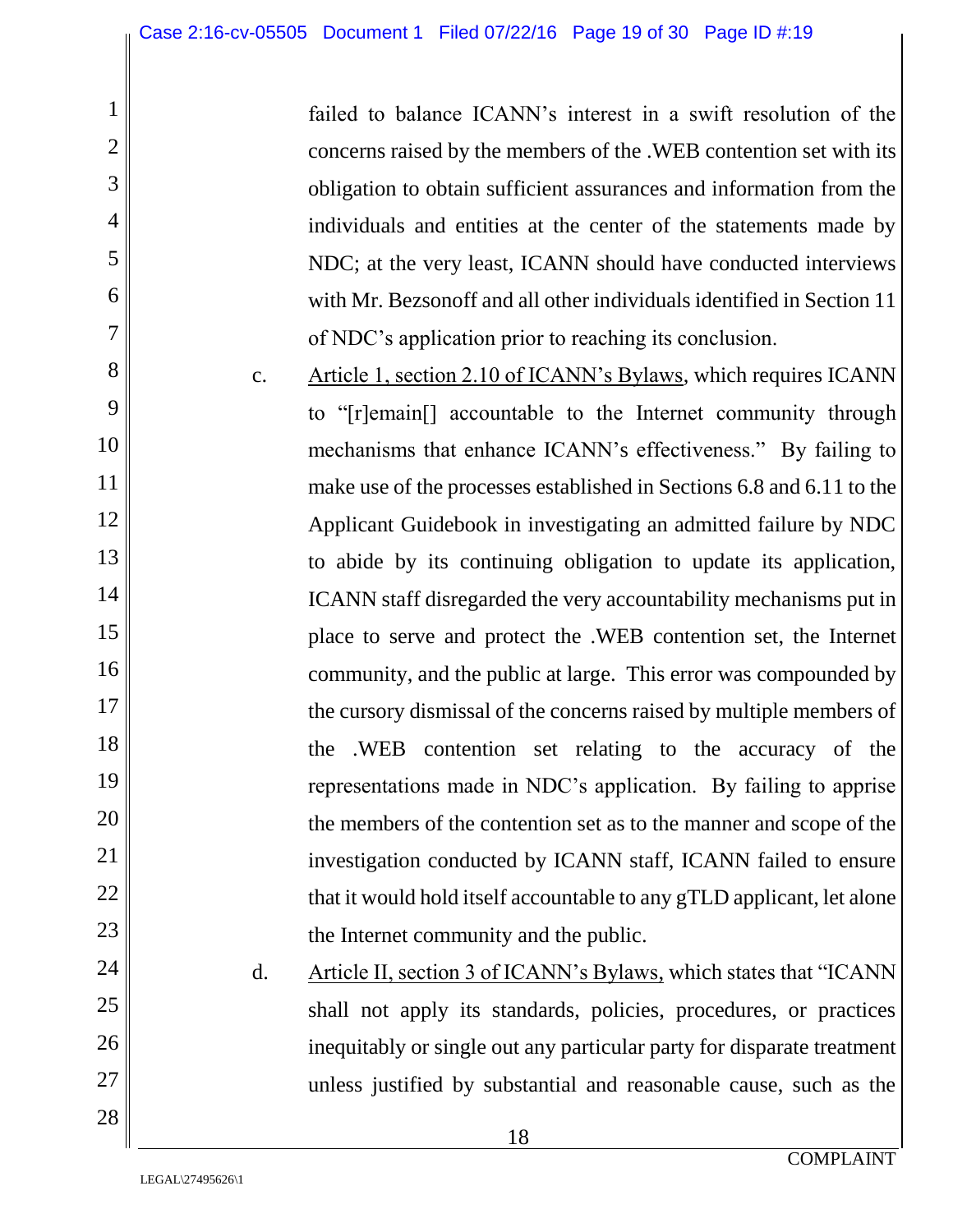promotion of effective competition." There can be no questioning the fact that the Staff Action resulted in disparate treatment in favor of NDC. On one hand, there are clear statements from NDC that representations made in its application are inaccurate and there is ample evidence that NDC has either resold, assigned, or transferred all or some of its rights to its .WEB application. On the other hand, when pressed by multiple members of the contention set to fully investigate the matter, ICANN provided only a conclusory statement that raises more questions than it resolves. To the extent it had reason to engage in such disparate treatment of the members of the .WEB contention set, ICANN failed to provide such a reason in reaching the determinations at issue in this Request.

13 14 15 16 17 18 19 61. ICANN also promised that a contention set would only proceed to auction where all active applications in the contention set have "**no pending ICANN Accountability Mechanisms**." ICANN breached this promise by refusing to postpone the .WEB auction of last resort while Plaintiff's Reconsideration Request remains pending and its Ombudsman complaint remains unresolved. ICANN further breached this promise by moving forward with the .WEB auction of last resort while Plaintiff's IRP, initiated on July 22, 2016, remains pending.

62. On information and belief, Plaintiff alleges that the breaches set forth above resulted from a pre-textual "investigation" into the admissions made by NDC and ICANN's issuance of its subsequent July 13, 2016 decision. Specifically, Plaintiff alleges that ICANN intentionally failed to abide by its contractual obligations to conduct a full and open investigation into NDC's admission because it was in ICANN's interest that the .WEB contention set be resolved by way of an ICANN auction. As such, Plaintiff alleges that ICANN willfully and intentionally committed the wrongful acts described above.

1

2

3

4

5

6

7

8

9

10

11

12

20

21

22

23

24

25

26

27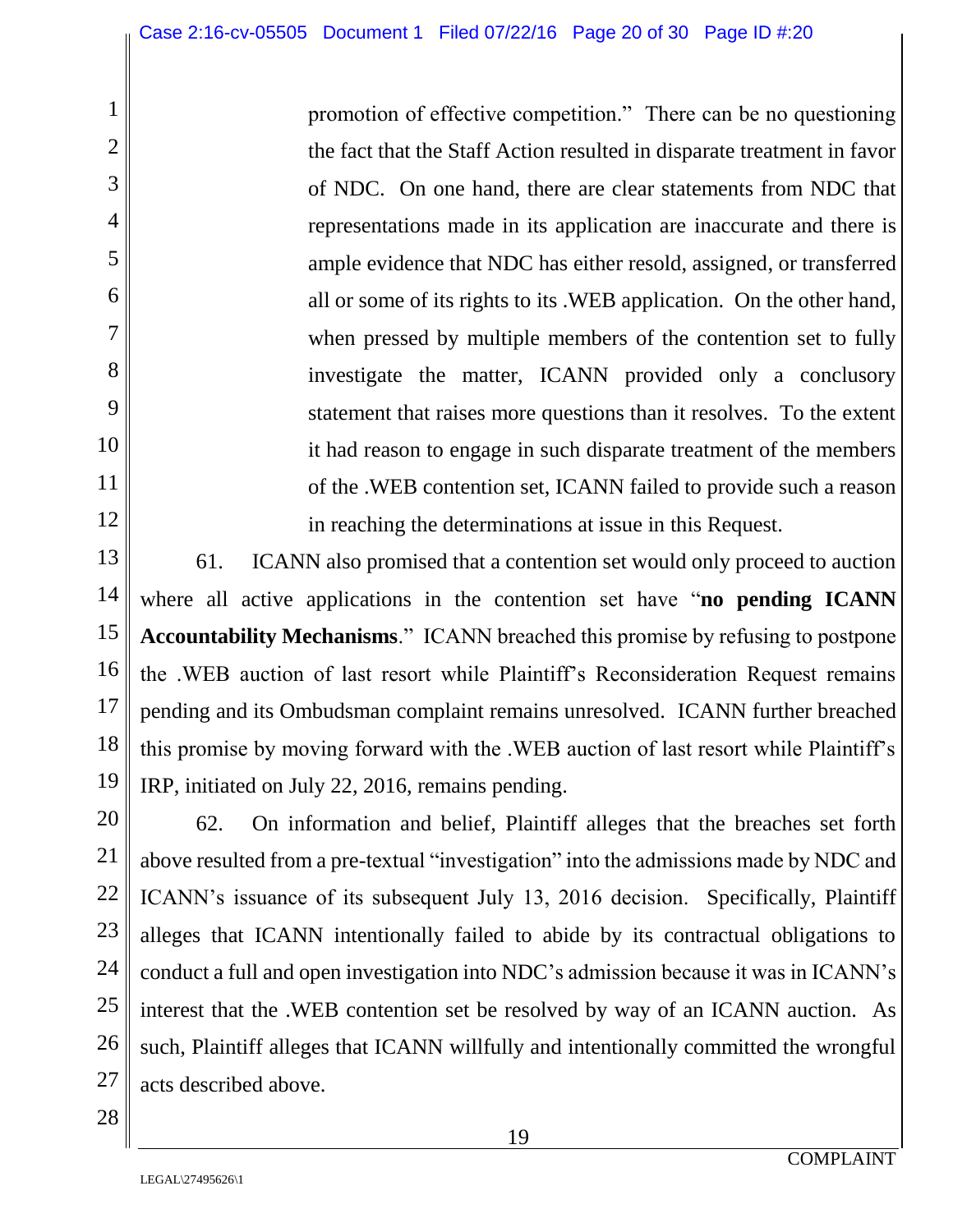63. As a direct and proximate result of ICANN's breaches, Plaintiff has suffered, and will continue to suffer, without limitation, losses of revenue from third parties, profits, consequential costs and expenses, market share, reputation, and goodwill, in an amount to be determined at trial but not less than ten million dollars (\$10,000,000) plus interest.

#### **SECOND CAUSE OF ACTION**

# **(Breach of the Covenant of Good Faith and Fair Dealing against Defendant ICANN)**

64. Plaintiff incorporates the allegations set forth in Paragraphs  $1 - 53$  above as though fully set forth herein.

65. An implied covenant of good faith and fair dealing exists between Plaintiff and ICANN as a result of the contractual relationship entered into as part of the .WEB gTLD application process.

66. ICANN breached the covenant of good faith and fair dealing when it acted in a way that deprived Plaintiff of the benefits of the agreement as set forth in the Applicant Guidebook, namely that the administration of the bid process for the .WEB gTLD would be founded on the principles of fairness and transparency.

67. ICANN breached the covenant of good faith and fair dealing when it:

a. Failed to conduct due diligence and an adequate investigation into apparent violations of the Applicant Guidebook raised by NDC's admissions;

b. Failed to conduct interviews with Mr. Bezsonoff and all other individuals identified in Sections 7 and 11 of NDC's application as part of an investigation into apparent violations of the Applicant Guidebook raised by NDC's admissions;

c. Failed to provide a necessary level of transparency into the identity and leadership of a competing applicant; and

1

2

3

4

5

6

7

8

9

10

11

12

13

14

15

16

17

18

19

20

21

22

23

24

25

26

27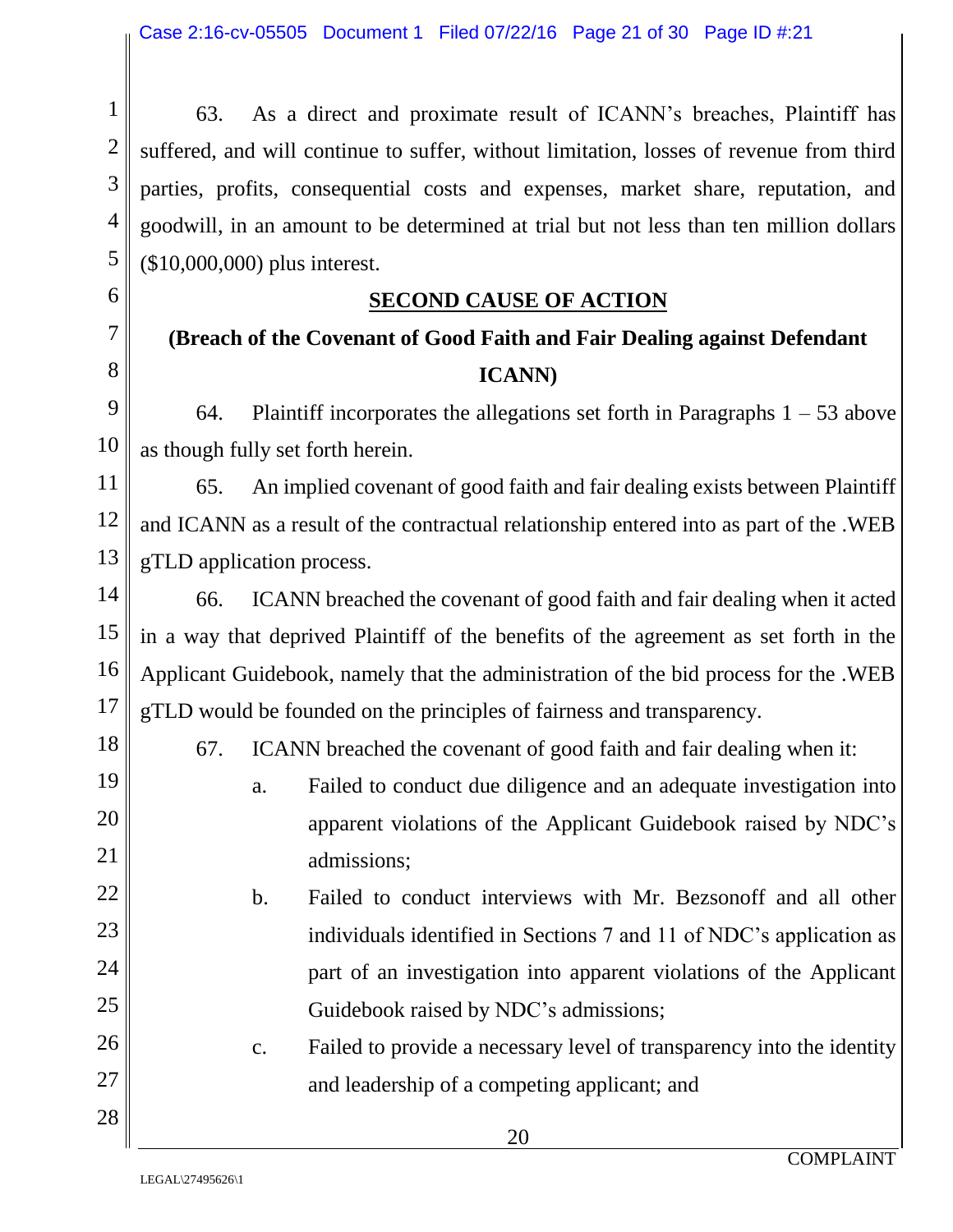d. Refused to postpone the ICANN auction of last resort to allow for a full and transparent investigation into the apparent violations of the Applicant Guidebook raised by NDC's admissions.

1

2

3

4

5

6

7

8

9

10

11

12

13

14

15

16

17

20

21

22

24

25

26

27

28

68. On information and belief, Plaintiff alleges that the breaches set forth above resulted from a pre-textual "investigation" into the admissions made by NDC and ICANN's issuance of its subsequent July 13, 2016 decision. Specifically, Plaintiff alleges that ICANN intentionally failed to abide by its contractual obligations to conduct a full and open investigation into NDC's admission because it was in ICANN's interest that the .WEB contention set be resolved by way of an ICANN auction. As such, Plaintiff alleges that ICANN willfully and intentionally committed the wrongful acts described above.

69. As a direct and proximate result of ICANN's breaches as set forth above, Plaintiff has suffered, and will continue to suffer, without limitation, losses of revenue from third parties, profits, consequential costs and expenses, market share, reputation, and good will.

#### **THIRD CAUSE OF ACTION**

#### (**Negligence against Defendant ICANN)**

18 19 70. Plaintiff incorporates the allegations set forth in Paragraphs  $1 - 53$  above as though fully set forth herein.

71. ICANN owed Plaintiff a duty to act with proper care and diligence in administering the .WEB auction process in accordance with its own Bylaws, Articles of Incorporation, and the rules and procedures as stated in the Applicant Guidebook.

- 23
- 72. ICANN breached the duty owed Plaintiff by, among other things:
	- a. Failing to conduct due diligence and an adequate investigation into apparent violations of the Applicant Guidebook raised by NDC's admissions;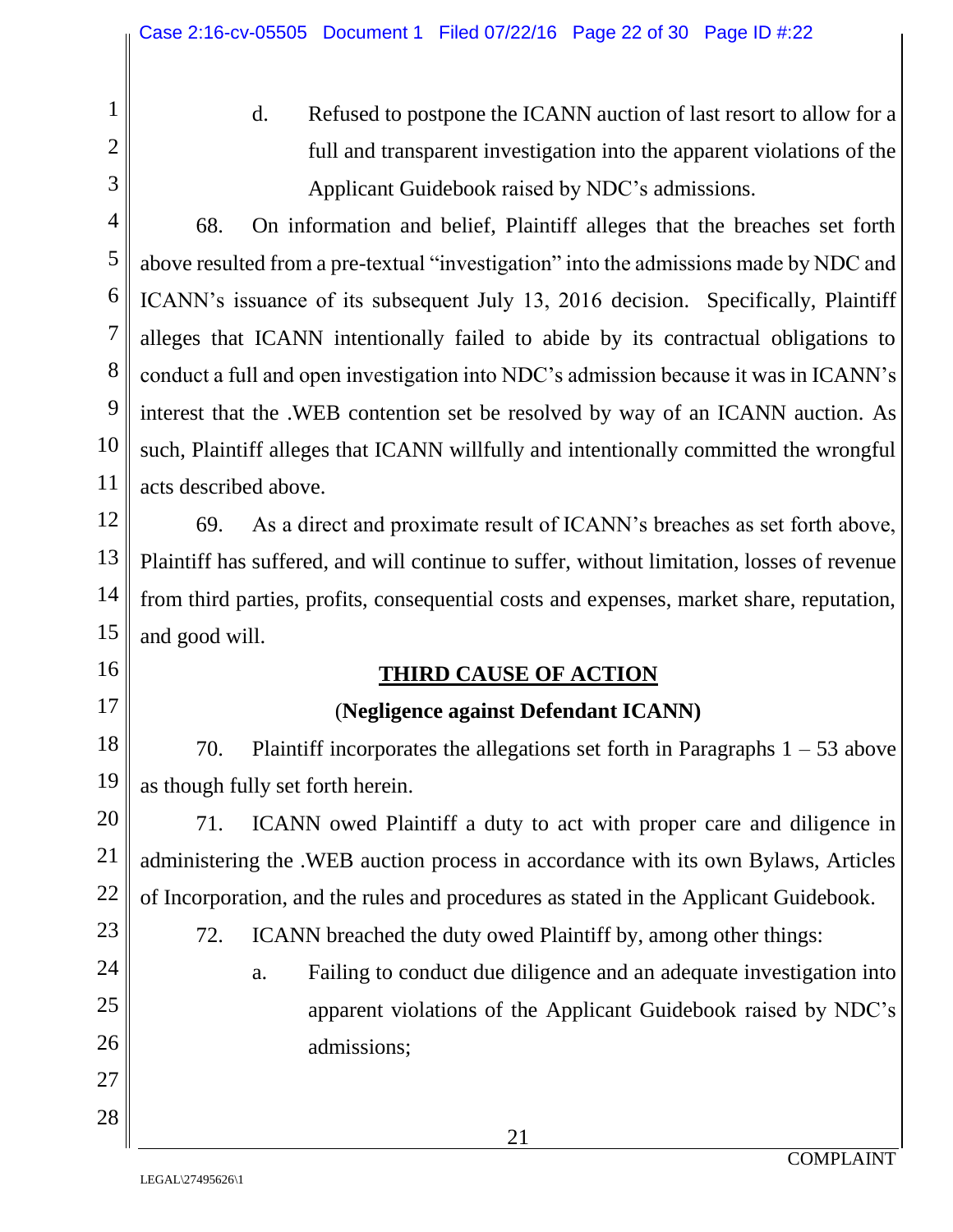|                | Case 2:16-cv-05505 Document 1 Filed 07/22/16 Page 23 of 30 Page ID #:23                    |  |  |
|----------------|--------------------------------------------------------------------------------------------|--|--|
|                | Failing to conduct interviews with Mr. Bezsonoff and all other<br>$\mathbf b$ .            |  |  |
| $\overline{2}$ | individuals identified in Sections 7 and 11 of NDC's application as                        |  |  |
| 3              | part of an investigation into apparent violations of the Applicant                         |  |  |
| 4              | Guidebook raised by NDC's admissions;                                                      |  |  |
| 5              | Refusing to postpone the ICANN auction of last resort to allow for<br>c.                   |  |  |
| 6              | a full and transparent investigation into the apparent violations of                       |  |  |
| 7              | the Applicant Guidebook raised by NDC's admissions; and                                    |  |  |
| 8              | d.<br>Failing to provide a rationale for the decision set forth in the July                |  |  |
| 9              | 13, 2016 correspondence.                                                                   |  |  |
| 10             | 73.<br>As a direct and proximate result of ICANN's breaches as set forth above,            |  |  |
| 11             | Plaintiff has suffered, and will continue to suffer, without limitation, losses of revenue |  |  |
| 12             | from third parties, profits, consequential costs and expenses, market share, reputation,   |  |  |
| 13             | and good will.                                                                             |  |  |
| 14             | <b>FOURTH CAUSE OF ACTION</b>                                                              |  |  |
| 15             | (Unfair Competition in Violation of Cal. Bus. & Prof. Code §17200 against                  |  |  |
| 16             | <b>Defendant ICANN</b> )                                                                   |  |  |
| 17             | Plaintiff incorporates the allegations set forth in Paragraphs $1 - 53$ above<br>74.       |  |  |
| 18             | as though fully set forth herein.                                                          |  |  |
| 19             | The California Unfair Competition Law ("UCL") protects both consumers<br>75.               |  |  |
| 20             | and competitors by prohibiting "unfair competition," which is defined, in the              |  |  |
| <b>21</b>      | disjunctive, by Business and Professions Code section 17200 as including "any              |  |  |
| 22             | unlawful, unfair or fraudulent business act or practice" as well as "unfair, deceptive,    |  |  |
| 23             | untrue or misleading advertising."                                                         |  |  |
| 24             | Plaintiff has standing to pursue this claim under Business and Professions<br>76.          |  |  |
| 25             | Code section 17204 because Plaintiff has suffered injury in fact and has lost money or     |  |  |
| 26             | property as a result of ICANN's actions as set forth above. The losses include, but are    |  |  |
| 27             | not limited to, expenses incurred by Plaintiff in exhausting every available formal and    |  |  |
| 28             | 22                                                                                         |  |  |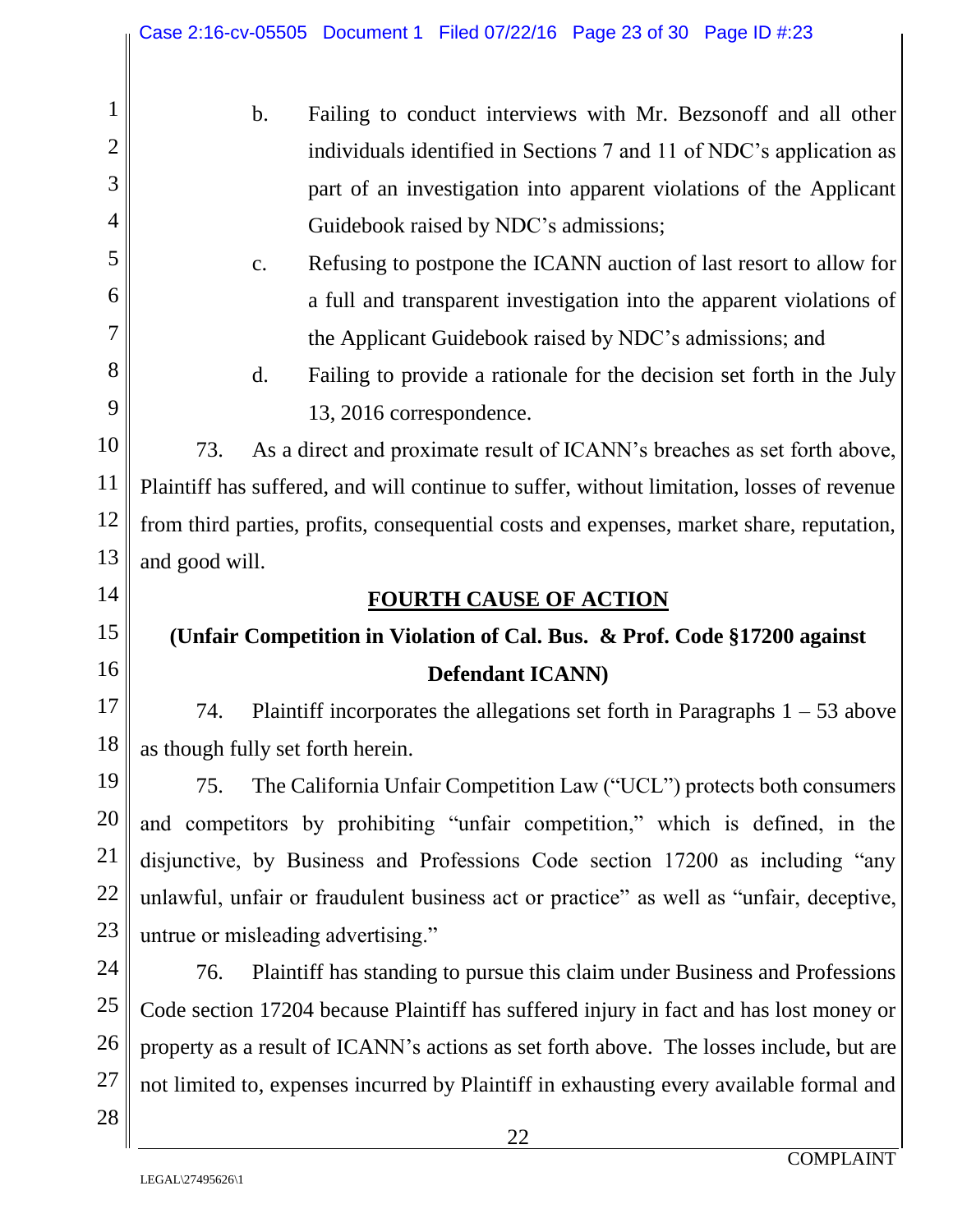informal avenue of recourse with ICANN prior to the filing of the above-captioned action, including legal fees related to the preparation and submission of the Reconsideration Request. Losses also include the \$185,000 application fee paid to ICANN to participate as an application in the .WEB contention set.

5 6 77. The following acts and omissions of ICANN, among others, were unlawful under the UCL:

- 7 8 9 10 11 12 13 14 a. ICANN's imposition of the unenforceable contract terms contained in the Purported Release, in violation of California Civil Code section 1668, which declares violative of public policy those contracts that "have for their object, directly or indirectly, to exempt anyone from the responsibility for his own fraud, or willful injury to the person or property of another, or violation of law, whether willful or negligent...."
	- b. ICANN's imposition of the unenforceable contract terms contained in the Purported Release, in violation of California Civil Code §  $1770(a)(19)$ , which defines as unlawful, the "[i]nsert[ion] of an unconscionable provision in [a] contract."

18 19 78. The following acts and omissions of ICANN, among others, were unfair under the UCL:

> a. Plaintiff hereby incorporates by this reference the allegations of Paragraph 77 and its subparts as stated herein; each act therein alleged is also an unfair act or practice under the UCL;

# b. ICANN's decision to conduct a cursory investigation into the apparent violations of the Applicant Guidebook raised by NDC's admissions without regard for rights of the other .WEB contention set members;

1

2

3

4

15

16

17

20

21

22

23

24

25

26

27

///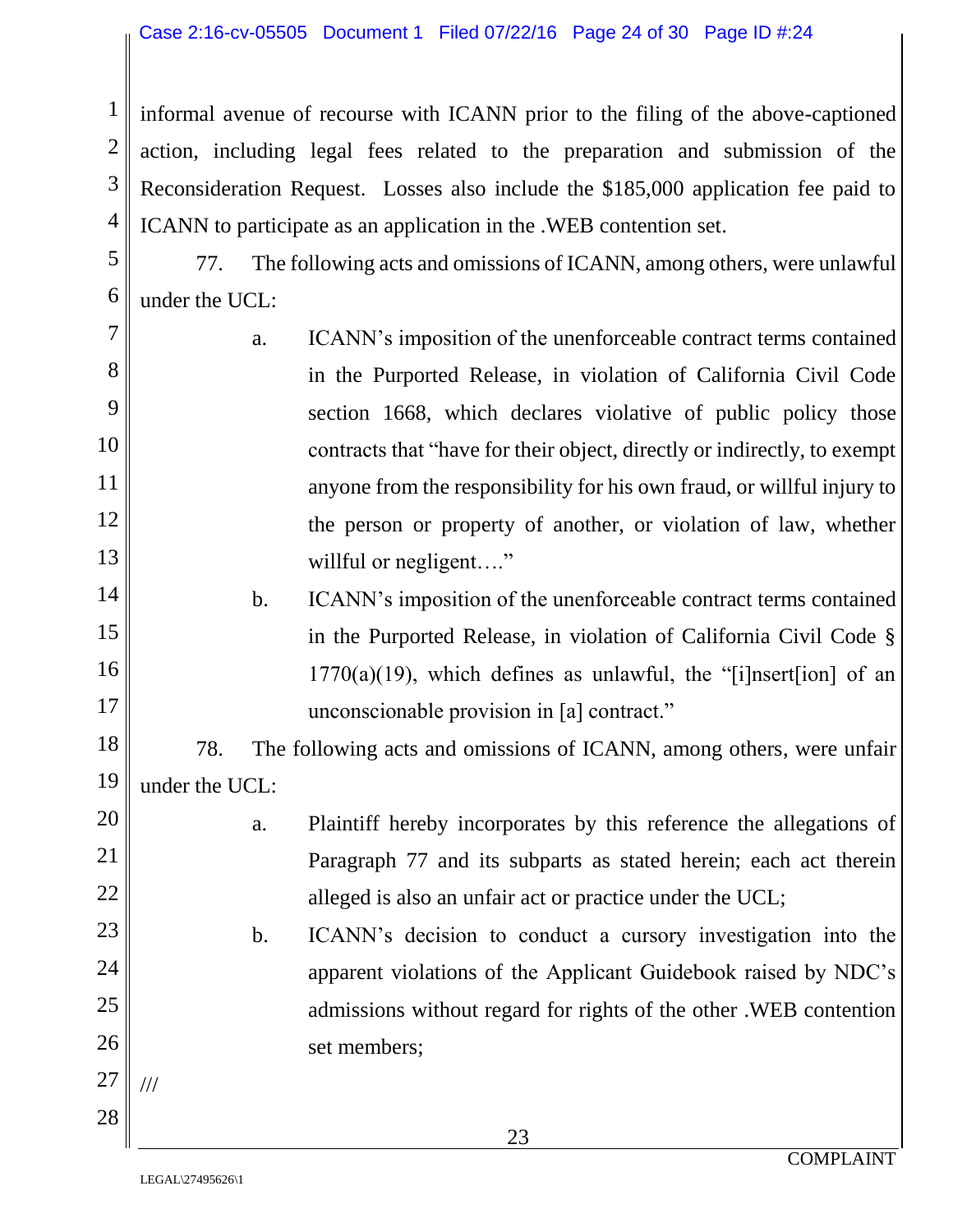|                |     | $C_{\bullet}$ | ICANN's decision to forego a postponement of the ICANN auction                         |
|----------------|-----|---------------|----------------------------------------------------------------------------------------|
|                |     |               | of last resort scheduled for July 27, 2016 without conducting an                       |
|                |     |               | open and transparent investigation into the apparent violations of the                 |
| $\overline{4}$ |     |               | Applicant Guidebook raised by NDC's admissions; and                                    |
| 5              |     | d.            | ICANN's decision to allow NDC to continue to participate as a                          |
| 6              |     |               | .WEB contention set member despite NDC's own admission of                              |
|                |     |               | inaccuracies contained in its application, in violation of the                         |
| 8              |     |               | guidelines contained in the Applicant Guidebook.                                       |
| 9              | 79. |               | The following acts and omissions of ICANN, among others, were                          |
|                |     |               | fraudulent under the UCL in that they were likely to deceive, and in fact did deceive, |

- a. Plaintiff hereby incorporates by this reference the allegations of Paragraphs 77 and its subparts as if restated herein; each is also a fraudulent act or practice under the UCL;
	- b. ICANN's false representation that it would make all decisions in administering the .WEB auction process "by applying documented policies neutrally and objectively, with integrity and fairness";
- c. ICANN's false representation that in administering the .WEB auction process, it would "[act] with a speed that is responsive to the needs of the Internet while, as part of the decision-making process, obtaining informed input from those entities most affected";
	- d. ICANN's false representation that in administering the .WEB auction process, it would"[r]emain[] accountable to the Internet community through mechanisms that enhance ICANN's effectiveness";
		- e. ICANN's false representation that in administering the .WEB auction process, it would "apply its standards, policies, procedures,

11

members of the public:

12

13

14

15

16

17

18

19

20

21

22

23

24

25

26

27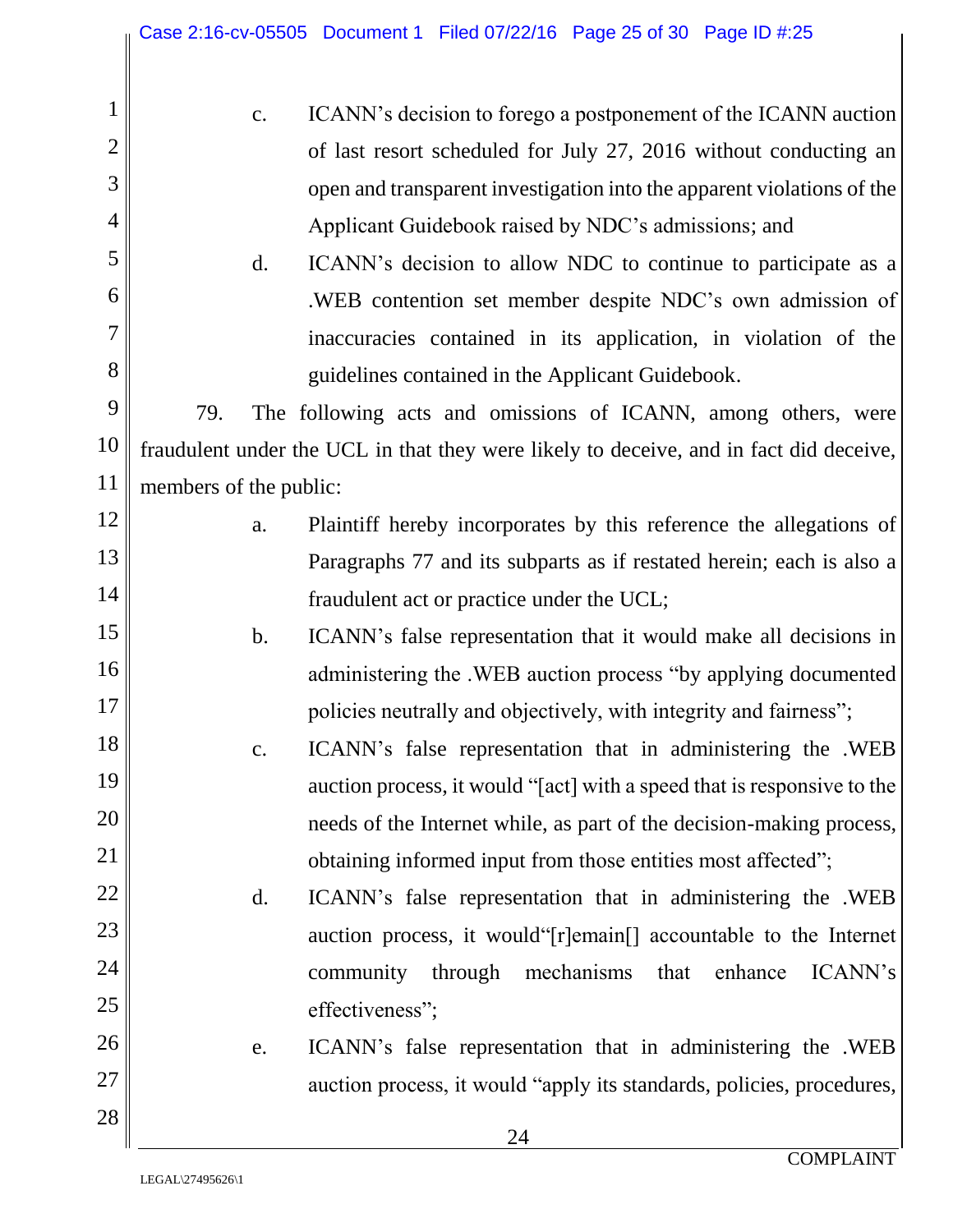or practices inequitably or single out any particular party for disparate treatment";

f. ICANN's false representation that all applicants would be subject to the same agreement, rules, and procedures;

g. ICANN's false representation that it would require applicants to update their applications with "any change in circumstances that would render any information provided in the application false or misleading," including "applicant-specific information such as changes in financial position and changes in ownership or control of the applicant"; and

h. ICANN's false representation that a contention set would only proceed to auction where all active applications in the contention set have "**no pending ICANN Accountability Mechanisms**."

80. On information and belief, the conduct identified in Paragraphs 77-79 and their subparts resulted from the intentional conduct of ICANN.

16 17 18 19 20 22 23 24 25 81. With specific reference to the conduct identified in Paragraphs 78-79 and their subparts conduct alleged above, Plaintiff alleges that ICANN's "investigation" into the admissions made by NDC and ICANN's subsequent issuance of its July 13, 2016 decision were pre-textual in nature, the goal of which was to ensure ICANN secured a windfall from the .WEB contention set being resolved by way of an ICANN auction of last resort. Specifically, Plaintiff alleges that ICANN intentionally failed to abide by its contractual obligations to conduct a full and open investigation into NDC's admission because it was in ICANN's interest that the .WEB contention set be resolved by way of an ICANN auction. As such, Plaintiff alleges that it was in ICANN's interest to willfully and intentionally commit the wrongful acts described above.

26 82. Pursuant to Business and Professions Code section 17203 and the equitable powers of the Court, Plaintiff seeks an order (a) enjoining ICANN from proceeding

1

2

3

4

5

6

7

8

9

10

11

12

13

14

15

21

27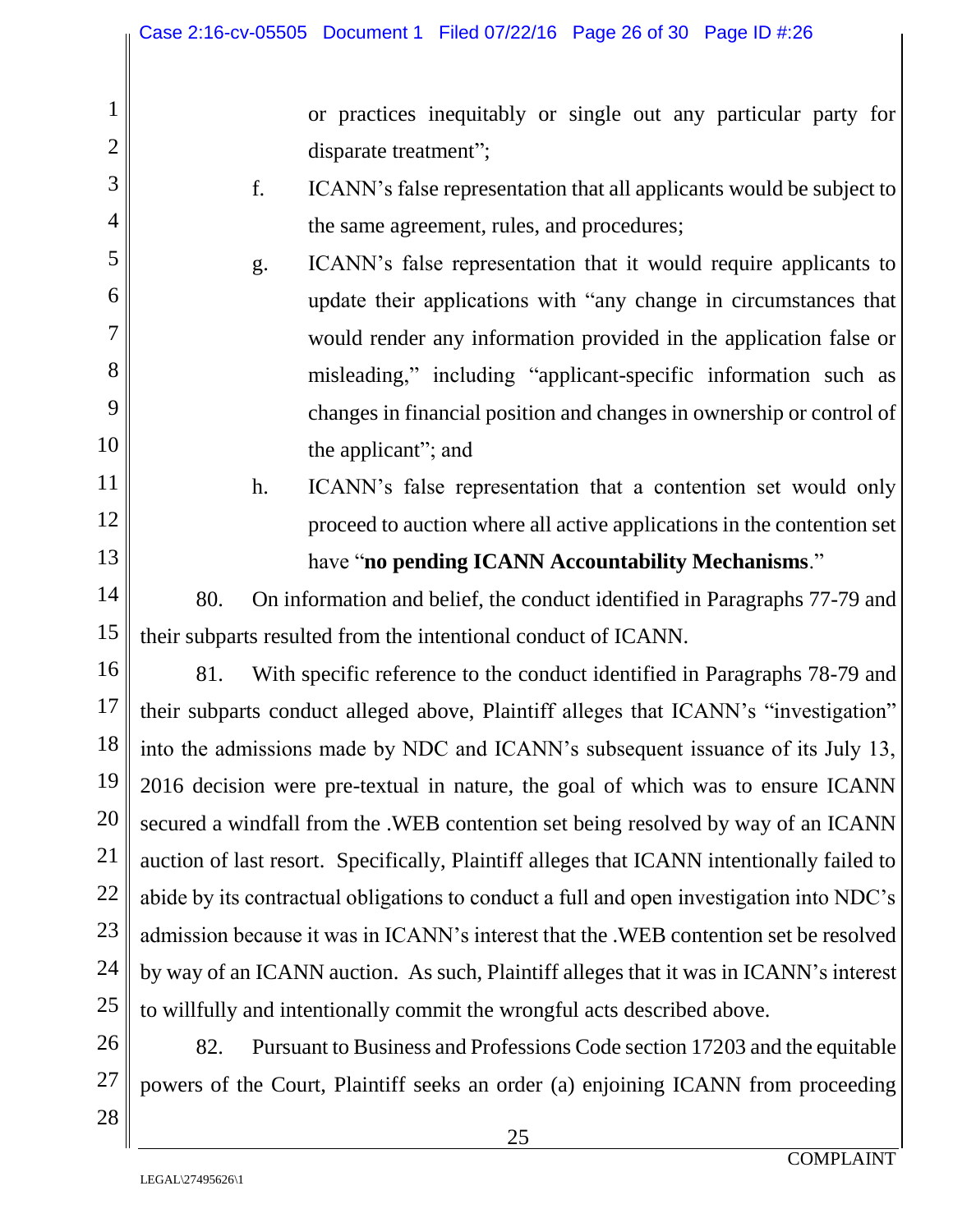with the ICANN auction of last resort currently scheduled for July 27, 2016 until the claims presented by way of the above-captioned action are resolved and (b) enjoining ICANN from engaging in the unlawful, unfair and fraudulent business acts and practices described above. Plaintiff also seeks an order requiring ICANN to comply with its own Bylaws, Articles of Incorporation, and the rules and procedures set forth in the Applicant Guidebook, in the continued administration of the .WEB contention set process and to take such corrective actions and adopt such remedial measures as are necessary to prevent the further occurrence of the acts or practices alleged herein.

83. Plaintiff also seeks an order requiring restitution of any and all monies obtained by ICANN from Plaintiff as a result of the intentionally unlawful, unfair, and fraudulent described above. Plaintiff's request includes, but is not limited to, the restitution of any and all fees paid by or monies received from Plaintiff in relation to the .WEB contention set process.

84. Preventing the unlawful business practices engaged in by ICANN will ensure a significant benefit to the other .WEB contention set members as well as the public at large. Moreover, the financial burden of pursuing private enforcement substantially exceeds the financial benefit to Plaintiff. Thus, in the interest of justice, Plaintiff seeks attorneys' fees in bringing this private attorney general claim pursuant to Civil Code section 1021.5 in an amount subject to proof.

# **FIFTH CAUSE OF ACTION**

## **(Declaratory Relief—Against Defendant ICANN)**

85. Plaintiff incorporates the allegations set forth in Paragraphs  $1 - 53$  above as though fully set forth herein.

86. An actual and justiciable controversy has arisen, and now exists, between Plaintiff, on one hand, and ICANN, on the other, regarding the legality and effect of the Purported Release contained in the Applicant Guidebook.

1

2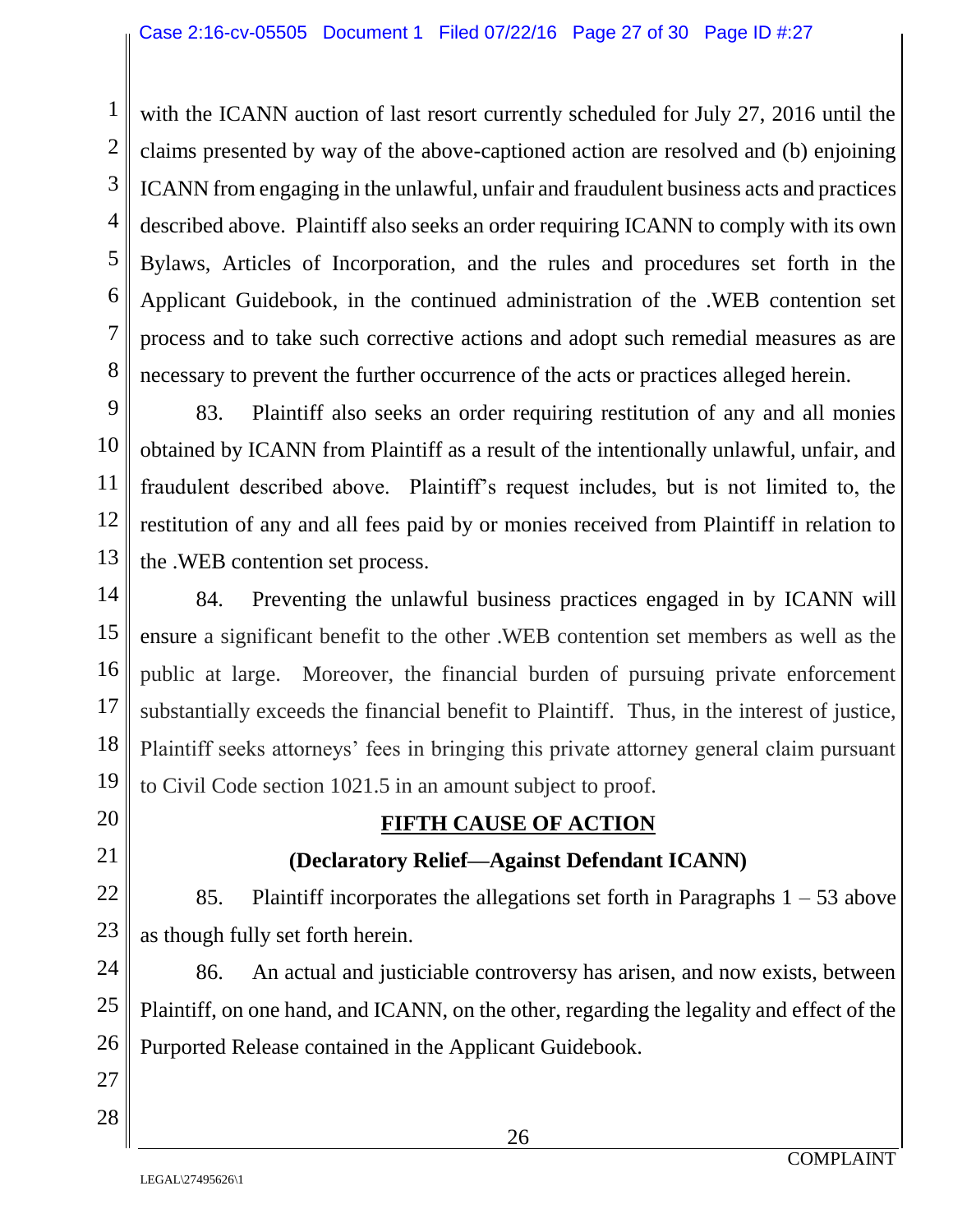87. As a condition of participating in the .WEB contention set process, ICANN required Plaintiff and other applicants to sign the Applicant Guidebook, which contained a covenant not to sue in order to apply for the .WEB contention set. The Purported Release applies to all New gTLD applicants and states, in relevant part: Applicant hereby releases ICANN . . . from any and all claims by applicant that arise out of, are based upon, or are in any way related to, any action, or failure to act, by ICANN . . . in connection with ICANN's . . . review of this application. . . . Applicant agrees not to challenge . . . and irrevocably waives any right to sue or proceed in court.

32. The Purported Release is not subject to negotiation: If a potential applicant does not agree to the release, it cannot be considered for participation in the .WEB contention set process. The Purported Release is also entirely unilateral in that it allows ICANN to absolve itself of wrongdoing while affording no remedy to applicants. Moreover, the Purported Release does not apply equally as between ICANN and the applicants because it does not prevent ICANN from proceeding with litigation against an applicant.

33. Plaintiff seeks a declaration of its rights regarding the enforceability of the Purported Release in light of California Civil Code Section 1668, which prohibits the type of broad exculpatory clauses contained in the Purported Release: "All contracts which have for their object, directly or indirectly, to exempt anyone from responsibility for his own fraud, or willful injury to the person or property or another, or violation of law, whether willful or negligent, are against the policy of the law."

34. Plaintiff maintains that, on its face, the Release is "against the policy of the law" because it exempts ICANN from any and all claims arising out of the application process, even those arising from fraudulent or willful conduct.

35. As such, an actual controversy has arisen and now exists between Plaintiff and ICANN as to the enforceability of the Purported Release.Plaintiff desires a judicial

1

2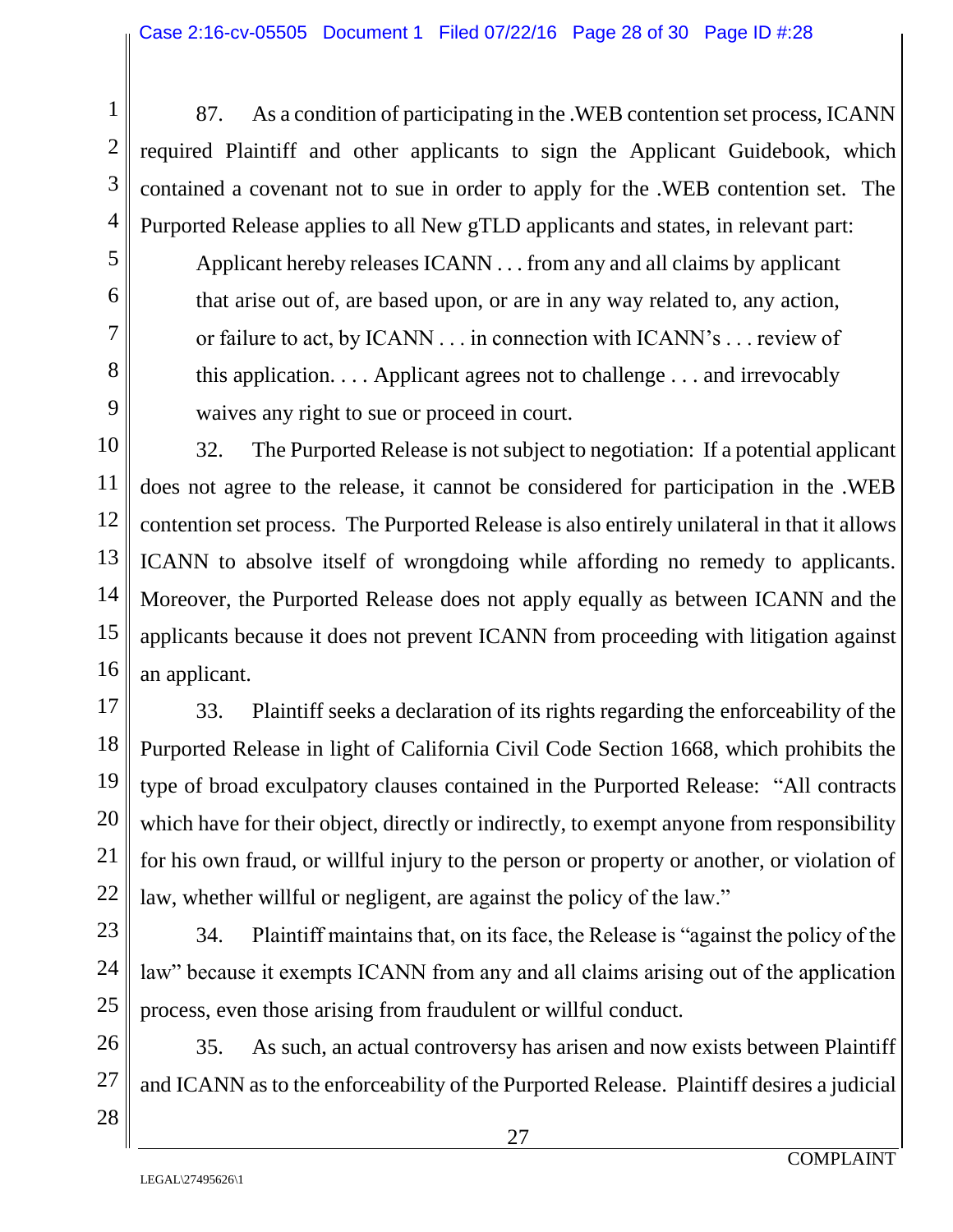determination and declaration that the Purported Release is unenforceable, unconscionable, and/or void as a matter of public policy. Such a declaration is necessary and appropriate at this time so that Plaintiff may ascertain its rights with respect to the enforceability of the Purported Release.

 **WHEREFORE**, Plaintiff RUBY GLEN, LLC prays for relief as follows:

- 1. For compensatory damages according to proof at the time trial;
- 2. For general damages according to proof;
- 3. For restitutionary damages according to proof;
- 4. An injunction requiring ICANN to refrain from conducting the auction of last resort for the .WEB gTLD pending a final decision on the merits of this matter;
	- 5. An injunction requiring ICANN to refrain from assigning the rights to the .WEB gTLD pending a final decision in the merits of this matter;
		- 6. Attorneys' fees and costs to the extent permitted by law; and
		- 7. For such other relief as the Court deems just and proper against all Defendants.